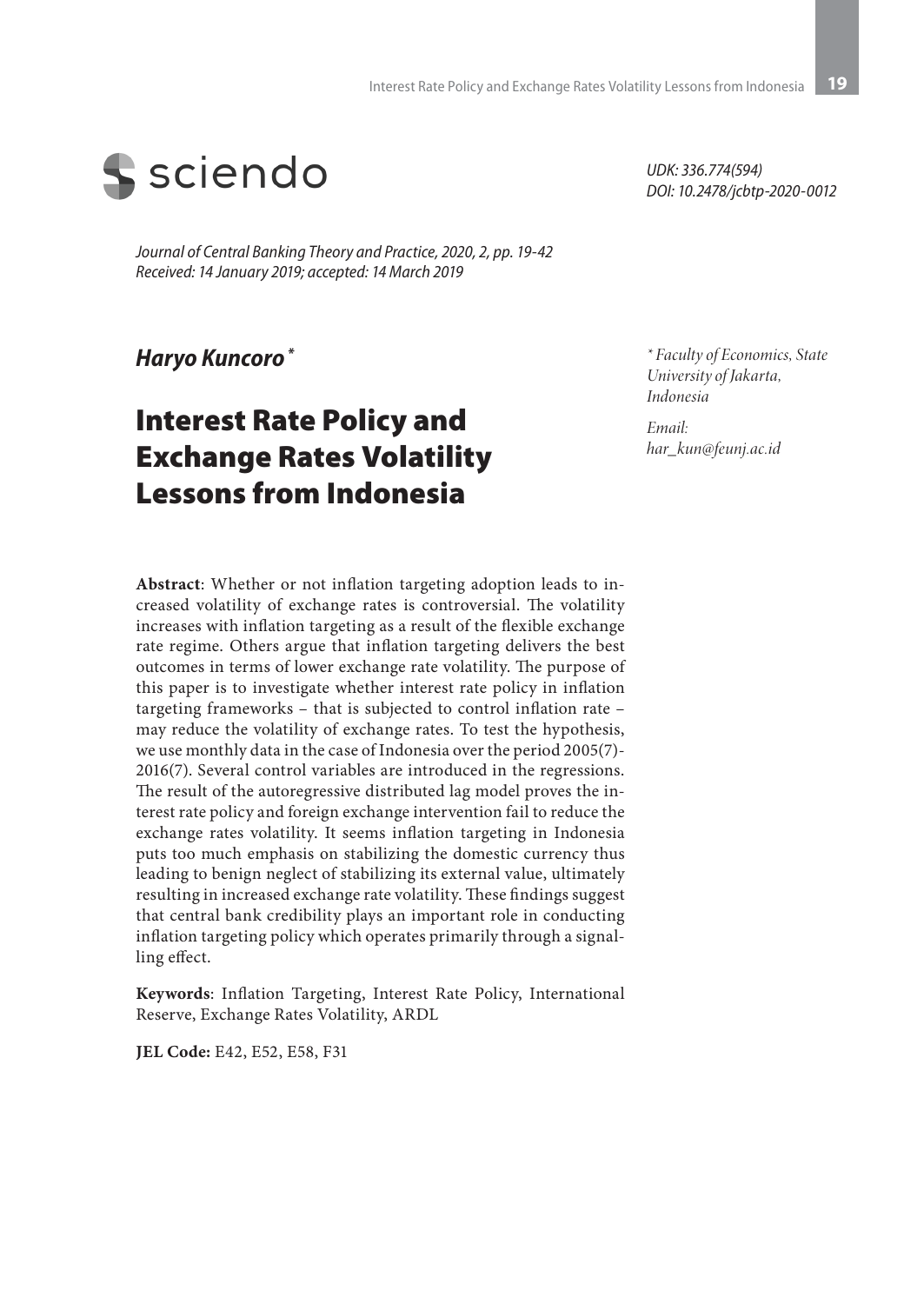### **1. Introduction**

Whether or not inflation targeting (IT) adoption leads to an increase in the volatility of exchange rate is controversial. In an economy with free mobility of capital flows, the independence of the monetary policy cannot coexist with the pegged exchange rate. Conventional theory prescribes that an ideal IT regime should have an inflation target as its primary objective and, therefore, should not simultaneously pursue an exchange rate goal (Obstfeld et al., 2005). Hence, the volatility increases with IT as a result of the flexible exchange rate regime (Edwards, 2006).

In contrast, IT delivers the best outcomes in terms of lower exchange rates volatility. The implicit trade-off between inflation and exchange rate stabilization goals in the "impossibility of the holy trinity" has pushed economists to reformulate their policy ingredients. The higher volatility of exchange rates is one of the costs of IT (Sek and Ooi, 2012). Therefore, IT is not necessarily accompanied by the higher volatility of exchange rates due to foreign exchange market intervention. As a result, there is still no consensus on the size or even the sign of the effects of IT on the exchange rates volatility.

While industrial countries adopt "strict" or "pure" IT, IT in developing countries, by and large, is "flexible". Rose's (2007) description of inflation as Bretton Woods "in reverse" is the departure point. Emerging market economies with IT generally have less flexible exchange rate arrangements, intervene more frequently in foreign exchange markets than their advanced economy counterparts, and have a greater response to real exchange rate movements (Chang, 2008; Aizenman and Hutchison, 2011, Kurihara, 2013).

However, IT in emerging market economies has experience higher exchange rates volatility (see for example: Berganza and Broto, 2012). While exchange rate under IT poses some challenges for emerging economies, the exchange rate is a more important monetary policy tool for emerging economies that have adopted IT than it is for IT advanced economies (Stone et al., 2009). Hence, floating exchange rate mechanisms have become increasingly more prevalent in emerging markets.

Recognizing the exact link between IT and the exchange rate stabilization is crucial. For policy maker, the exchange rate plays a significant role in the development process of an economy. It is also a critical element especially for small open economies as both its level and stability are important in increasing exports and private investment which are the main sources of growth in developing countries. Exchange rate is a more significant transmission mechanism than the inter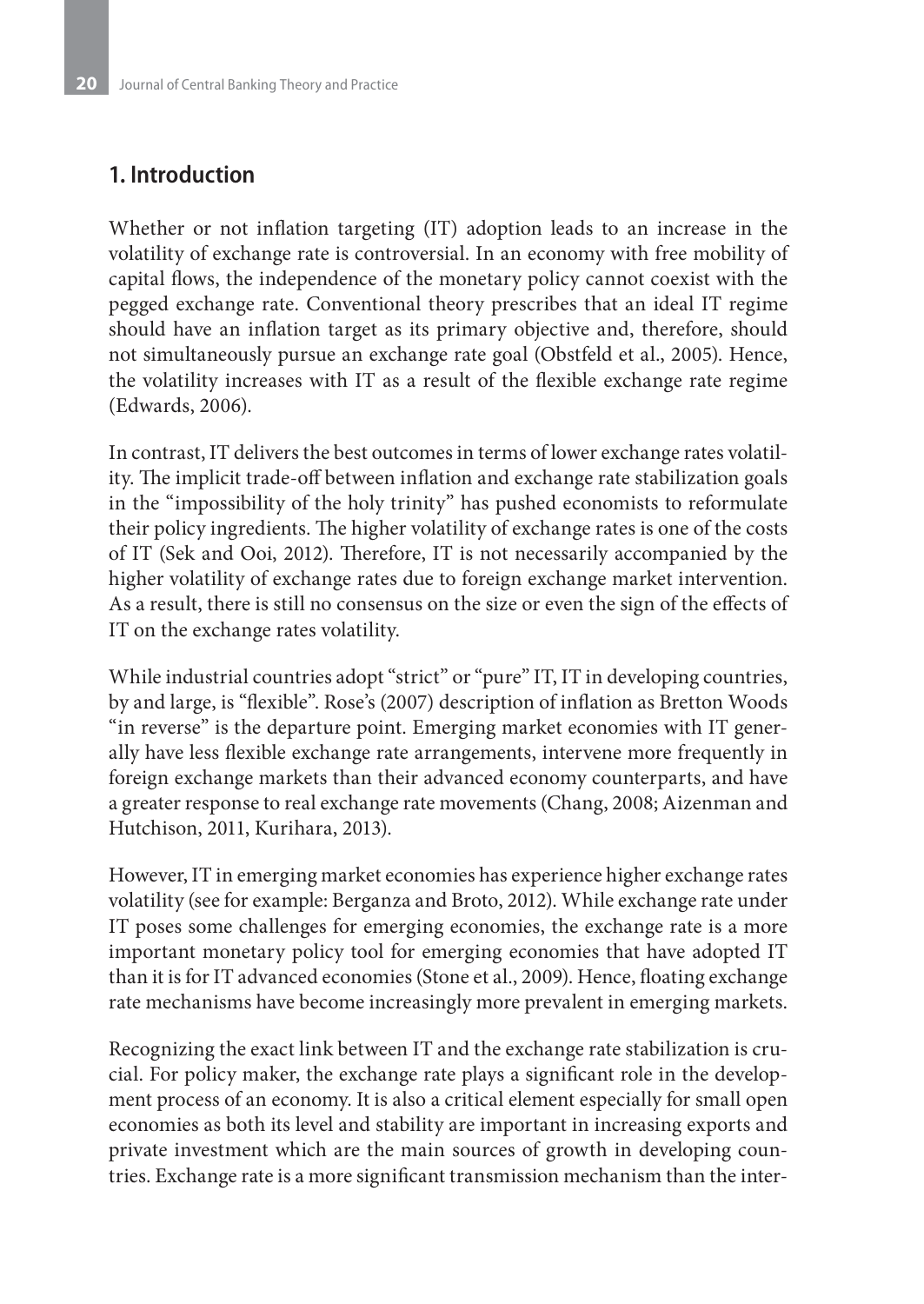est rate (Krušković, 2017). Reconsidering issues arising from studies connecting interest rates to exchange rates will also help the central bank in emerging markets to avoid exchange rates volatility better by using an active monetary policy (Cabral et al., 2018).

Indonesia provides a unique opportunity to assess the nature of monetary policy and exchange rates stabilization. Experience of a dramatic depreciation in accordance with Asian financial crisis in 1997/98 has directed the monetary authority to focus on the economic recovery and stabilization. Accordingly, since 1999, Indonesia has been implementing a new law for the central bank. By Act No. 23/1999, the central bank of Indonesia has to be independent of any interventions. Also, refer to Act No. 3/2004, since July 2005 the central bank of Indonesia has been officially adopting IT in the monetary policy frameworks relying on BI Rate as the main interest rate policy<sup>1</sup>. After that, gradually Indonesia in the 2010s is one of the largest developin g countries to implement various economic liberalization reforms that produce strong economic growth (Abdurohman and Resosudarmo, 2017). Accordingly, lessons from Indonesia will be useful to develop a better exchange rates stabilization policy design for developing countries.

This paper enriches the literature on monetary policy in the context of exchange rate stabilization with a focus on Indonesia. The motivation for this approach associates to the fact that Indonesia is a small-open economy in the international context so the scope for actively stabilizing international monetary conditions remains limited. Moreover, under the free-floating exchange rate system, Indonesia consistently conducts some prudent macroeconomic policies to face possible depreciation in the short- and medium-terms so it would be suboptimal to cut back international reserve to make more room for speculative attacks. Therefore, implementing pro-balancing monetary measures is likely to require an increase in the size of the international reserve. This brings us back to the challenge for dominant IT theories, which are typically silent about the role of foreign exchange reserves, and therefore warrant further attention (Hviding et al., 2004).

The rest of the paper is divided into five sections. The second section is on the theoretical framework as well as the related empirical studies. This is followed by the third section which explains the econometric procedure and data used. The proceeding section exposes the empirical findings along with the robustness checks. The last section provides some concluding remarks of this paper.

<sup>&</sup>lt;sup>1</sup> Since August 2016, BI Rate has been replaced by BI 7-day Reverse Repo Rate as the policy rate.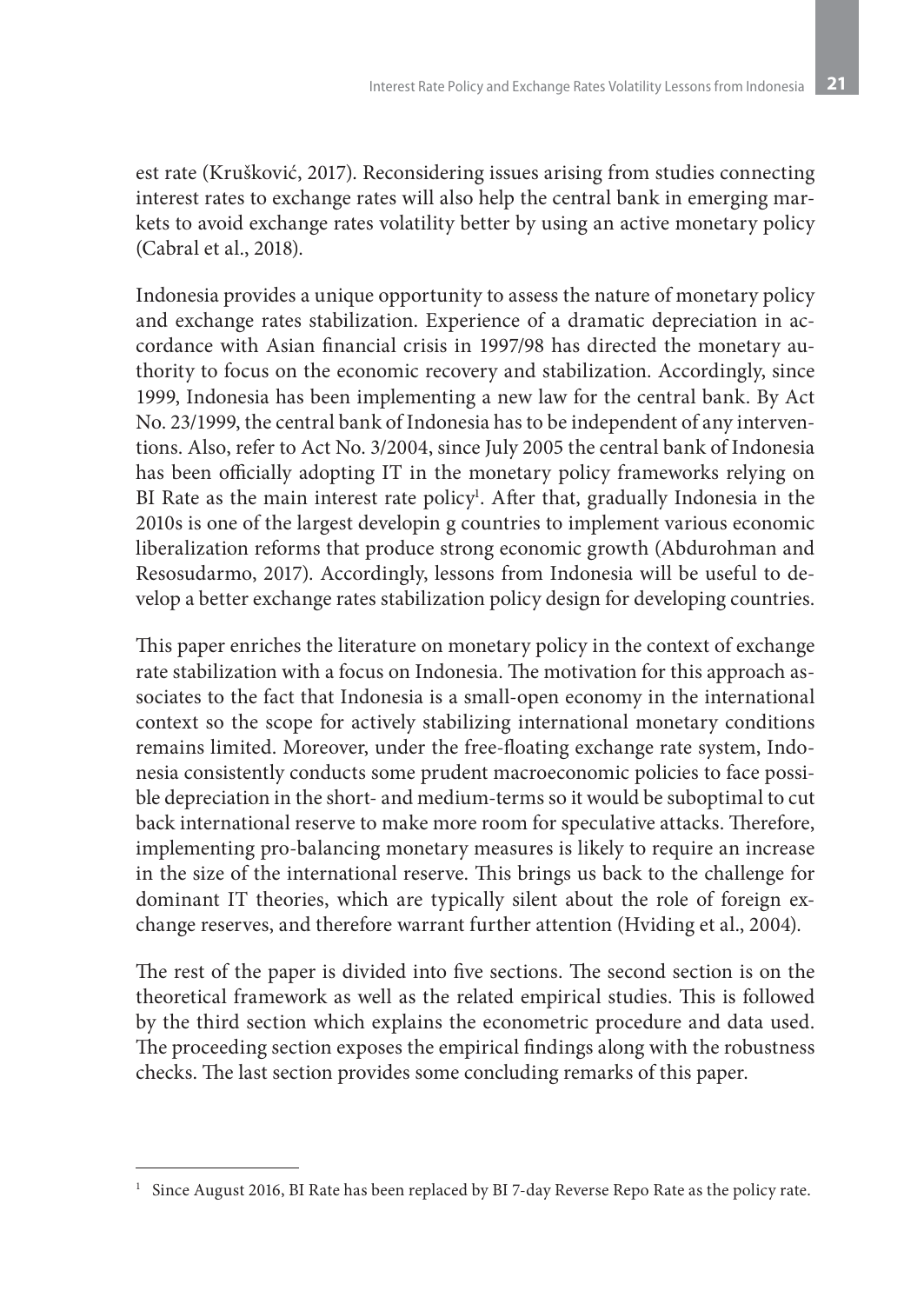### **2. Literature Review**

The role of interest rate policy -- as the key instrument in IT -- in exchange rate fluctuations could be analysed in three ways. The first is exchange rate passthrough (ERPT) that measures the change in local currency domestic prices resulting from 1 per cent change in the exchange rates. In the IT regime, the monetary authorities are assumed to have the ability in forecasting inflation so the degree of ERPT into domestic prices is low. In contrast, the inability of monetary authorities in forecasting inflation could be in the presence of high ERPT into domestic prices. The positive relationship between the expected inflation rate and exchange rate leads the success of inflation targeting strategy (Bulut, 2018).

Economic literatures offer some reasons why the high degree of ERPT exists in the IT regime. Taguchi and Sohn (2014) argue the backwards-looking manner loses the inflation-responsive rule under IT adoption, thereby showing the unclear linkage between the loss of inflation-responsive rule and the pass-through. Pontines and Siregar (2012) point out the IT framework of monetary policy tends to adopt a form of asymmetrical exchange rate behaviour, wherein appreciation pressures are restrained more substantially than depreciation pressures. The backwards-looking manner and asymmetrical exchange rate behaviour induce domestic economy is highly influenced by external factors, making the central bank is difficult to prescribe the effective monetary policy.

Uncovered interest parity (UIP) is the second way to study the relationship of the exchange rate and monetary policy. UIP theory states the difference in interest rates between two countries will equal the relative change in currency foreign exchange rates over the same period (Madura and Fox, 2014). UIP conditions consist of two return streams, from the foreign money market interest rate on the investment and from the change in the foreign currency spot rate. UIP assumes foreign exchange equilibrium, implying the expected return of a domestic asset will equal the expected return of a foreign asset after adjusting for the change in foreign currency exchange spot rates.

By the ex-ante UIP condition, higher-yielding currencies are expected to depreciate against the (foreign) lower paying counterpart. In practice, however, this condition is often violated and confirms the theoretical notion that exchange rates are determined by much more than interest rate differentials. In emerging markets, where the UIP condition is not observed (ex-post), a persistent positive term on the interest rate differentials coefficient implies a stronger currency (Frankel and Poonawala, 2010). Accordingly, the central bank will incorporate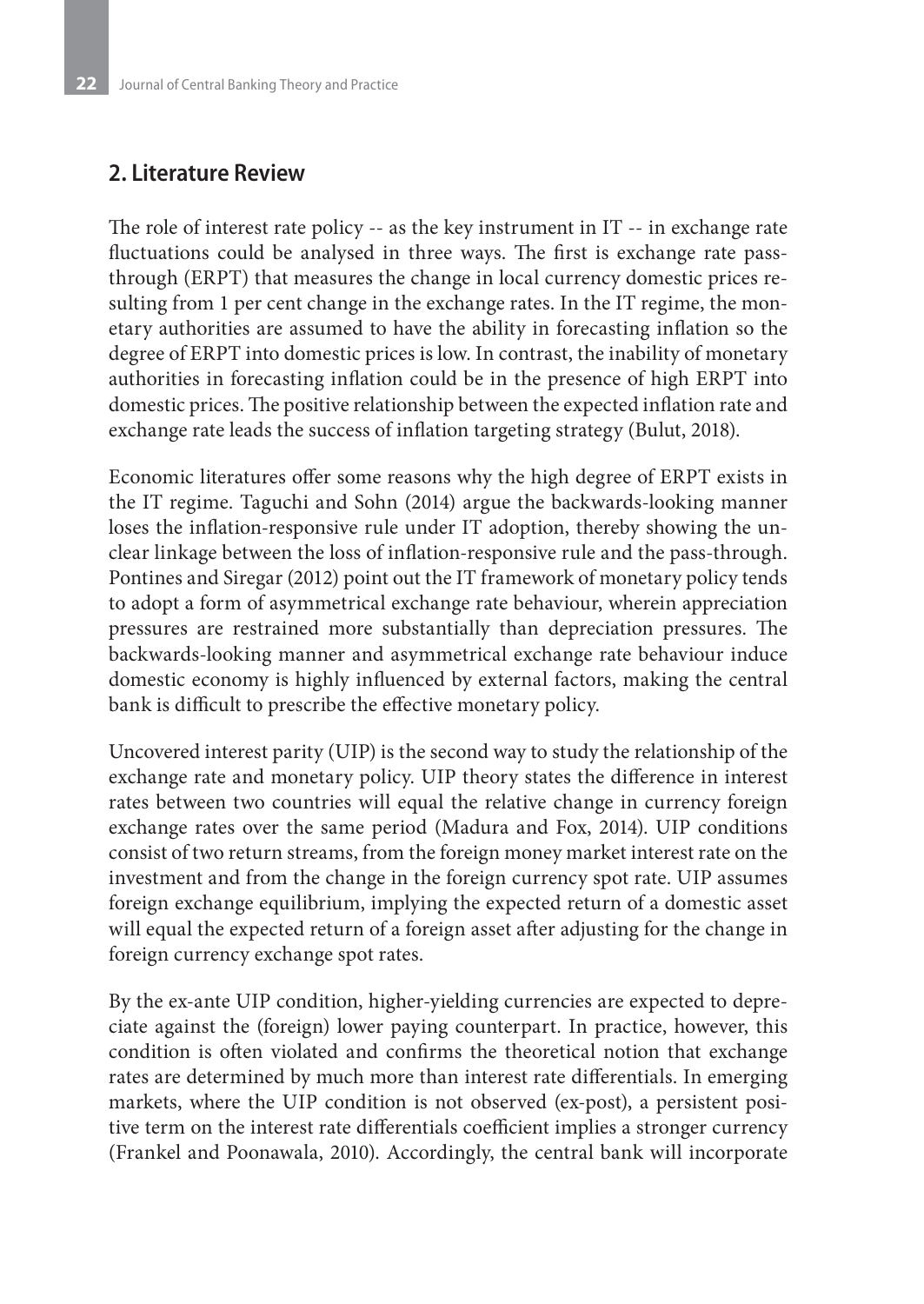such factors in determining interest rate policy in order to stabilize the domestic financial market.

A high degree of ERPT and a persistent positive term on the interest rate differentials coefficient are often a reason for a country to 'fear' floating exchange rate and is thus a given rationale for the intervention in the foreign exchange market (Ball and Reyes, 2008; Junior, 2007). The domestic financial conditions of emerging economies react faster and strongly to global financial shocks than to the changes in domestic monetary policy rates (Calvo and Reinhart, 2002). Hence, conducting timely and quick monetary policy become a serious challenge (Bruno and Shin, 2015; Georgiadis and Mehl, 2016). Eventually, the autonomy in monetary policy can be achieved only by managing the capital account, irrespective of the exchange rate regime (Rey, 2018).

The third one is the inclusion of exchange rate term in the policy reaction function. While the exchange rate improves the performances of monetary policy rules (Senay, 2001), the central banks should concern the effects of exchange rate fluctuations on inflation and output gap rather than giving an independent role for the exchange rate in the policy reaction (Mishkin and Schmidt-Hebbel, 2002). The exchange rate already has the indirect effects on inflation and output in the policy reaction function so giving a direct role to exchange rate in the Taylor rule may add volatility to the monetary policy (Taylor, 2001). Hence, IT may reduce exchange rates volatility, if central bank can manage both domestic and foreign shocks.

Furthermore, the impact of interest rate policy on exchange rates volatility in the IT regime depends on the types of the exchange rate (Pontines, 2013), i.e. nominal and real effective exchange rates. Similarly, Pétursson (2009) notes the important functions of the exchange rate. He shows no systematic relationship between IT and excessive exchange rates volatility. The floating exchange rates not only serve as a shock absorber but are also an independent source of shocks suggesting that adopting IT does not by itself contribute to excessive exchange rates volatility.

However, many developing countries are reluctant to allow their currencies to float (Gagnon and Ihrig, 2004). The phenomena of 'dollarization' have suggested foreign exchange market interventions to reduce exchange rates volatility, whereas others have found that interventions have a limited effect on volatility (Petreski, 2012). Osawa (2006) argues intervention of the policy maker in the exchange rate movements may generate the risk of converting the exchange rate into a nominal anchor that takes over the inflation target. The unpredictable changes in financial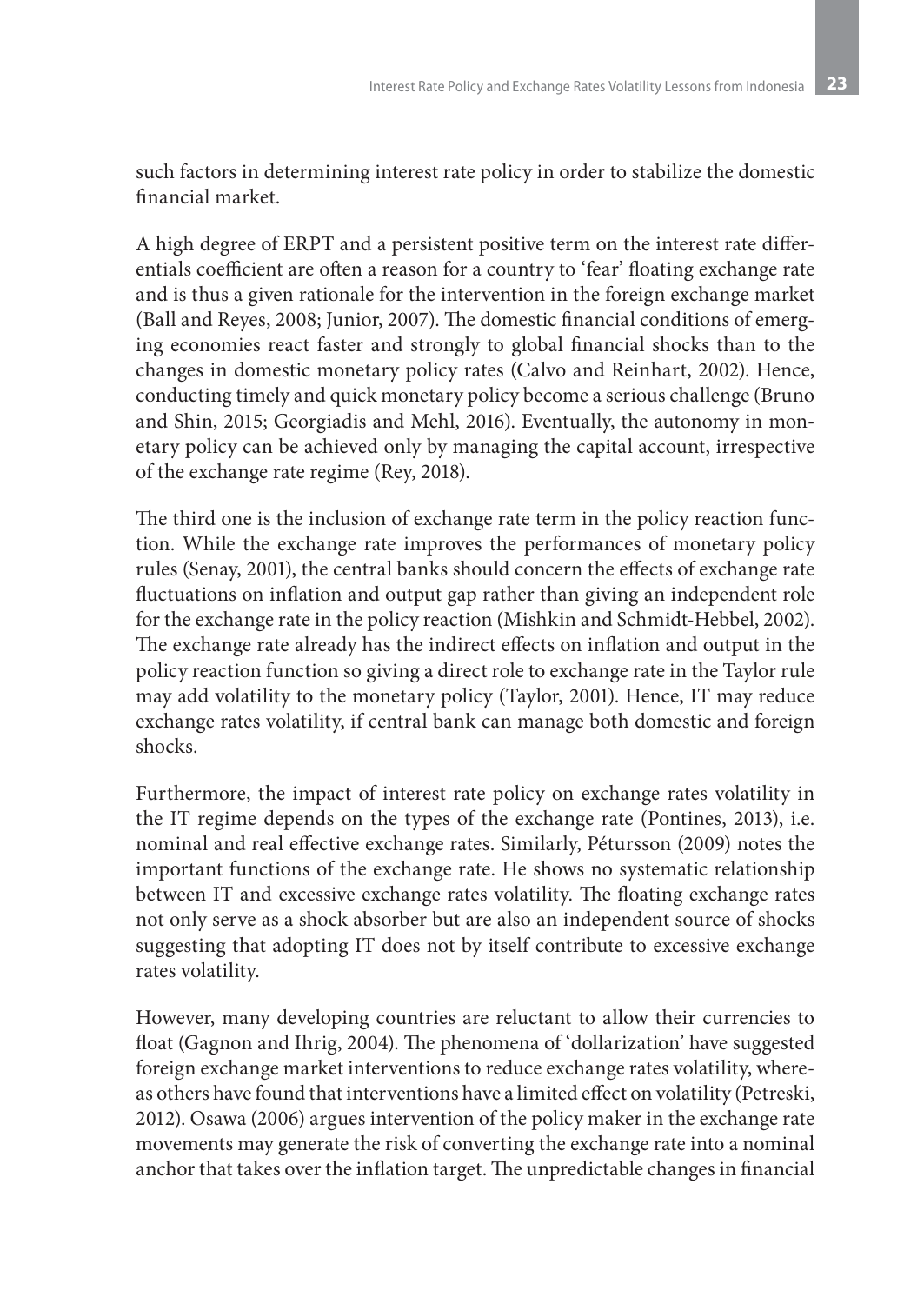dollarization strongly affect the nominal exchange rate (Fabris and Vujanović, 2017). As a result, IT regime has a little effect on the exchange rate stability.

The adoption of a free-floating exchange rate implied by the IT regime does not necessarily imply more effective of nominal and real exchange rate floating (Hausmann et al,, 2004). Many emerging countries that officially announce themselves to be free floaters are in fact managed exchange rate regimes (Adolfson, 2007). Under those circumstances, the monetary authority is likely to place an additional constraint on their monetary policy by smoothing the exchange rate floating. Sek (2009) and Aizenman and Hutchison (2011) also argue IT in emerging markets appears to follow a "mixed strategy" whereby both inflation and real exchange rates are important determinants of policy interest rates.

The IT regime accompanied by a free-floating exchange rate system affects the exchange rates volatility through capital mobility. Akyurek and Kutan (2008) found the developments in risk premium played a very significant role in the path of policy rates. By estimating a Taylor rule, they arrived at the proposition that during the IT period ERPT to inflation declined, and while capital inflows strengthened the real exchange rate, the nominal exchange rate and the financial markets in general, were affected by the occasional reversal of capital inflows.

The limited impact of interest rate policy on the exchange rates stabilization may be attributed to the lack of credibility monetary authority. Conventional wisdom holds that policy should respond to the exchange rate one step removed, only after fluctuations in the rate affect inflation or real output (Taylor, 2001). The credibility of a commitment to IT may be unstable. So, the credibility of the central bank's targeting regarding macroeconomic stabilization is important (Salle et al., 2013) to help to reduce unexpected shocks by making monetary policy transparent and predictable (Choudhri and Hakura, 2006). In addition, the credibility problem is an answer to the singular behaviour of the exchange rates volatility of emerging countries (Rocha and Curado, 2011).

In the case of Indonesia, the related studies have been conducted, for example Kuncoro and Sebayang (2013), Juoro (2013), and Adenan (2014). In general, they focused on the movement of exchange rate and inflation rate. Recently, some researchers incorporate bitcoin price growth (Narayan et al., 2019), oil prices (Narayan, Falianty, and Tobing, 2019), and financial technology (Narayan and Sahminan, 2018) to explain the volatility of exchange rates. However, none of them exploits the interest rate policy as explanatory variable.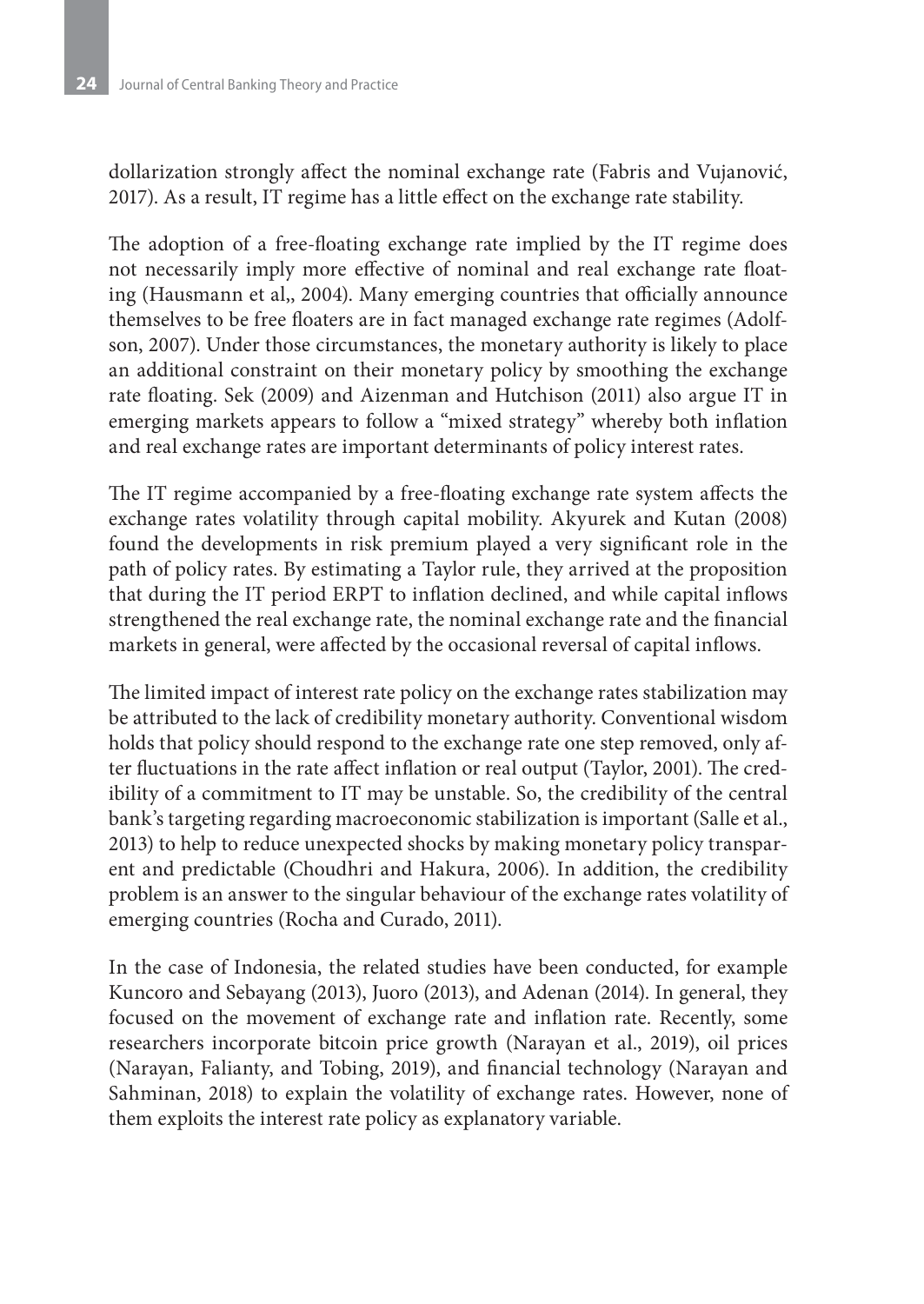# **3. Research Method**

The previous researches outlined above provide some important factors to analyze exchange rates volatility in the context of IT regime. It seems the results regarding IT and exchange rates volatility are inconclusive since they focus on the inflation rate as the main actor. In our view, the use of the inflation rate as the main explanatory variable is not suitable. The inflation rate is the ultimate goal, not the policy instrument. As suggested by the IT regime, the interest rate is the primary monetary policy tool for influencing economic activity in particular prices stabilization including exchange rates.

We propose the use of interest rate policy as the main explanatory variable instead of the inflation rate. As noted by Kuncoro and Sebayang (2013), the respond of monetary policy to exchange rate was marginal. Also, Adenan (2014) presents that exchange rate did not significantly affect the inflation rate. Moreover, Juoro (2013) finds there was no bi-direction causal relationship between exchange rate and inflation rate. In the econometric point of view, the introduction of interest rate policy is to control potential endogeneity problems, particularly arising from exchange rate and inflation rate.

Besides interest rate policy, several control variables are introduced in the regressions to account for other factors affecting exchange rates volatility. The first is foreign exchange reserves. There are two classes of benefits arising from a high level of reserves (Hviding et al., 2004). Most prominently, a high level of reserve adequacy has been shown to reduce the likelihood of currency crises or a "sudden stop". The second beneficial effect is that higher reserve adequacy tends to be associated with lower external borrowing costs.

Those effects work both directly through improved confidence and indirectly through improved credit ratings on sovereign foreign currency debt since the government's default risk is perceived to diminish with higher reserves. With regard to the market confidence, we also incorporate market sentiment in the financial sectors to explain the exchange rates volatility. Moreover, the higher foreign exchange reserves can be understood as a good signal for foreign exchange market players. The change in foreign exchange reserves can also be interpreted as market intervention conducted by the monetary authority.

Eventually, we can construct the exchange rates volatility *(VER)* model that is a function of interest rate policy *(IRP)*, international reserve *(IRES)*, and volatility of financial market sentiment *(VMS)* in the linear form: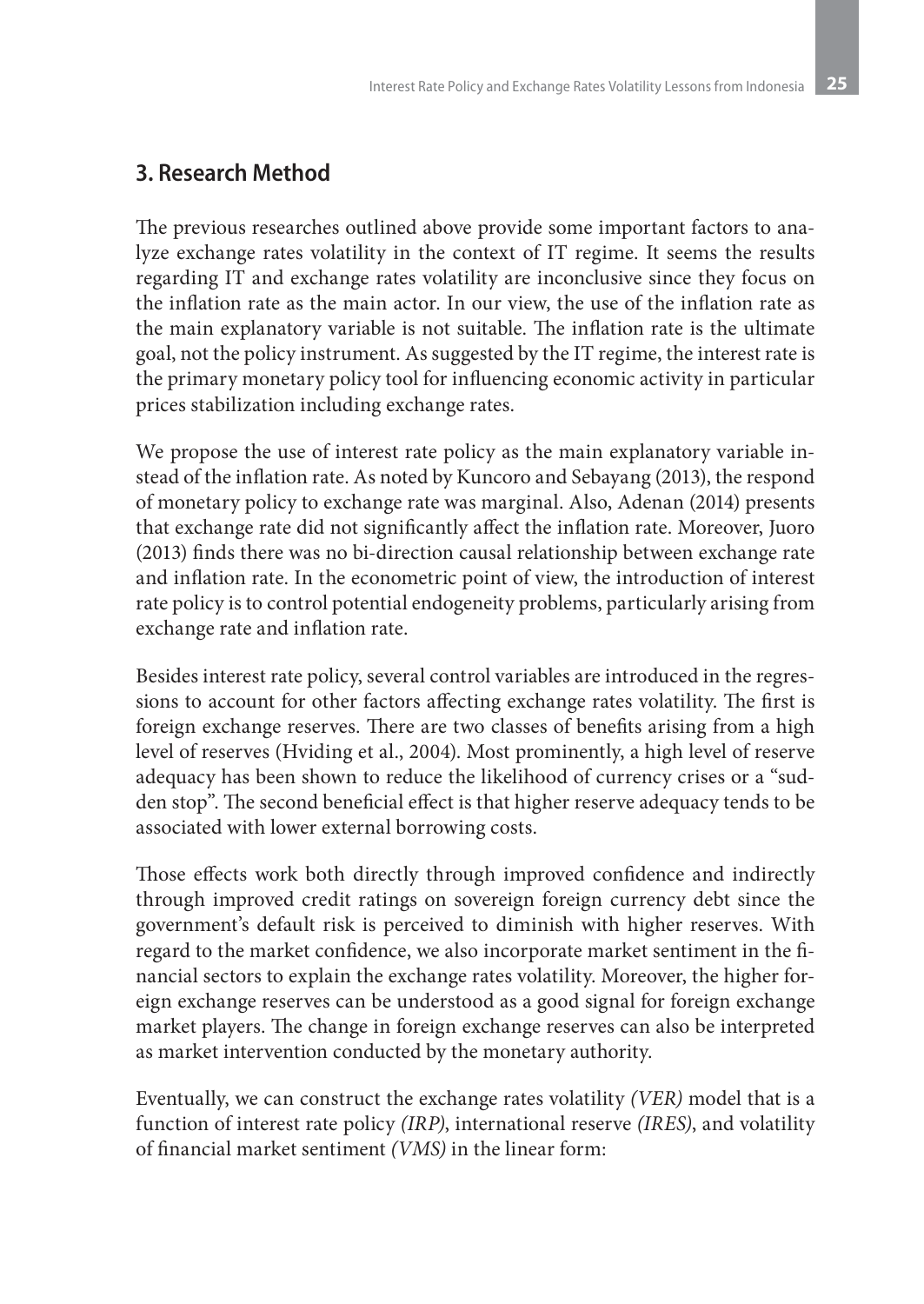$$
VER = \alpha + \beta \, IRP + \gamma \log \, IRES + \delta \, VMS + \varepsilon \tag{1}
$$

Equation (1) presents the long-term relationship. In the short-term relationship, we prefer to use the restricted ARDL (auto-regressive distributed lag) model to accommodate some adjustments. The use of ARDL model makes possible to easily assess VER both in the short- and long-run. Moreover, bearing in mind that standard unit root tests are susceptible to misleading results, Pesaran and Shin (1999) show ARDL models yield consistent estimates of the coefficients irrespective of whether the underlying regressors are I(1) or I(0), thus providing robustness to the results.

The model takes the restricted form as follows:

$$
\Delta VER_t = \alpha + \beta_1 \Delta IRP_t + \beta_2 IRP_{t-1} + \gamma_1 \Delta \log IRES_t + \gamma_2 \log IRES_{t-1} + \delta_1 \Delta VMS_t + \delta_2 VMS_{t-1} + \varphi VER_{t-1} + \varepsilon_t
$$
\n(2)

where  $\varphi$  is coefficient of partial adjustment,  $0 \le \varphi \le 1$ .

The Wald test is computed to test the null hypothesis,  $H_0$ :  $\beta_2 = \gamma_2 = \delta_2 = \varphi = 0$ against the alternative hypothesis,  $H_a: \beta_2 \neq \gamma_2 \neq \delta_2 \neq \varphi \neq 0$ . If the Wald test value falls outside the upper bound, the null hypothesis of no co-integration is rejected. In other words, VER, IRP, log IRES, and VMS are said to be co-integrated. If the Wald test value falls below the lower bound, the null hypothesis of no cointegration cannot be rejected.

As suggested by Pontines (2013), we use 3 types of exchange rates volatility: (1) bilateral exchange rate, i.e. Rupiah against US dollar (USD), (2) nominal effective exchange rate (NEER), and (3) real effective exchange rate (REER) by assuming ERPT holds. The volatility of each exchange rate is measured by the coefficient of variation (CV), the standard deviation (SD) to the mean value (X) ratio for 4 consecutive months.

$$
VER \equiv CV = (SD / X) * 100 \tag{3}
$$

Alternatively, we exploit the ARCH (autoregressive conditional heteroscedasticity) to observe the behaviour of the exchange rate. ARCH is a suitable tool to describe the variance of the current error term or innovation as a function of the actual sizes of the previous time periods' error terms; often the variance is related to the squares of the previous innovations:

$$
\varepsilon_{\rm t}^2 = \alpha + \beta \Sigma \varepsilon_{\rm t\cdot p}^2 \tag{4}
$$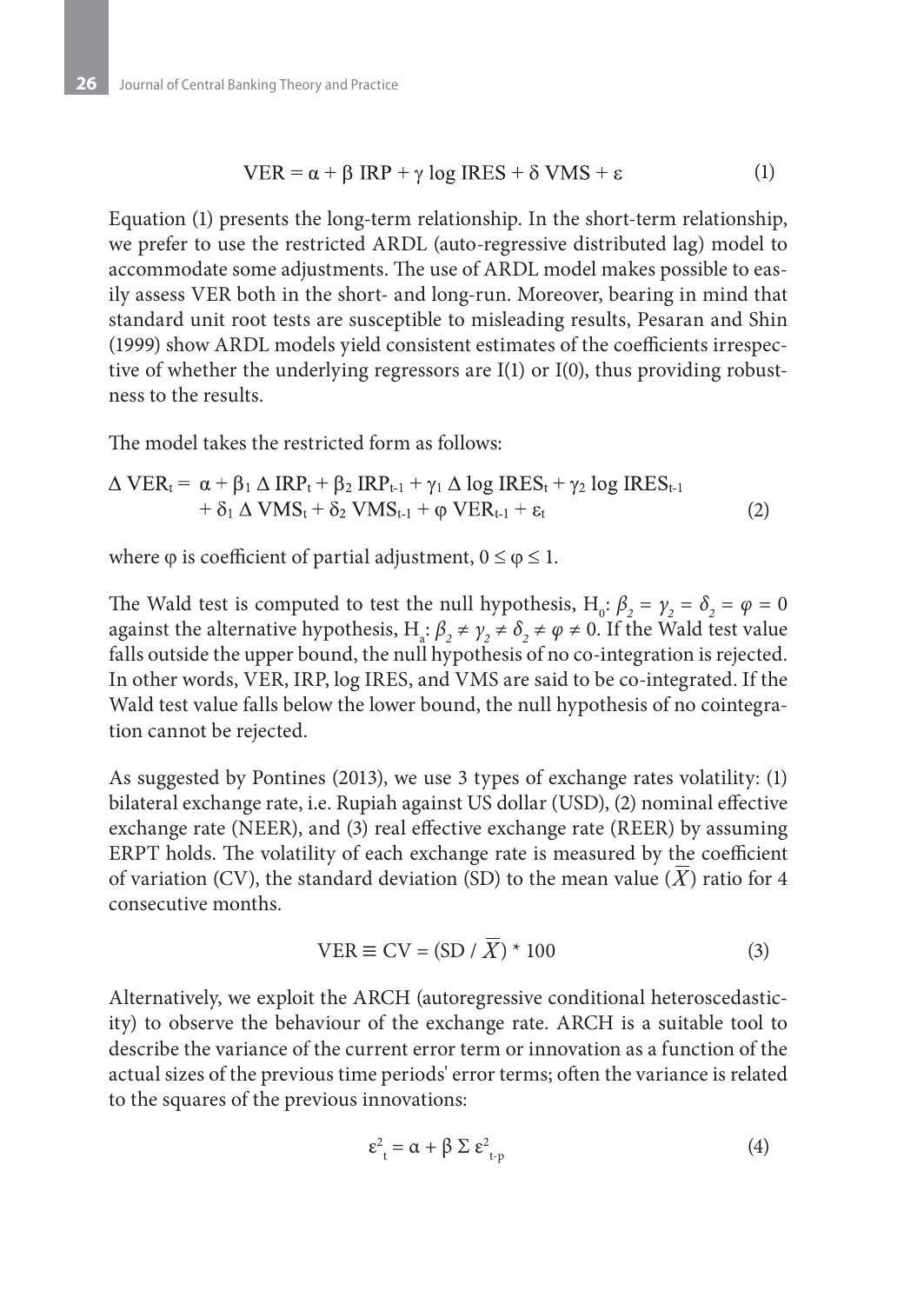If an autoregressive moving average model (ARMA) model is assumed for the error variance, the model is a generalized autoregressive conditional heteroscedasticity (GARCH) model. GARCH model addresses the issues of heteroscedasticity and volatility clustering by specifying the conditional variance to be linearly dependent on the past behaviour of the squared residuals and a moving average of past conditional variance:

$$
\sigma_{t}^{2} = \omega + \alpha \sum \varepsilon_{t-p}^{2} + \beta \sum \sigma_{t-q}^{2}
$$
 (5)

We employ the following indicators. The interest rate policy is represented by the BI Rate as the main operational target in the short-run. The measure of foreign exchange market intervention is constructed by the international reserves. In the case of Indonesia, the change in international reserves reflects the movement of capital and financial accounts. The composite of stock price index performed in Indonesian Stock Exchange is utilized to capture market confidence factor that may affect the market sentiment. The VMS is calculated in a similar way to the exchange rate as (3).

The sample periods extend from 2005(M7) to 2016(M7), i.e. the periods of BI Rate implementation. Ideally, the discussion of exchange rates volatility covers daily data. Unfortunately, the BI policy rate is determined on the monthly basis. Hence, we explore monthly data to evaluate the exchange rates volatility with cautions. Most of the monthly data are taken from the central bank of Indonesia. The data of NEER and REER are taken from the publications of Bank of International Settlement). Both the effective exchange rates data are stated in 2010 base year.

### **4. Result and Discussion**

Figure 1 delivers the log-differenced exchange rates in the three measurements. It seems there is strong co-movement between fluctuations of NEER and fluctuations of REER. The correlation between the two variables of interest is 0.93. In contrast, the correlation between fluctuation of USD and two other measurements of exchange rates fluctuation is negative (-0.72 and -0.66 respectively). This result is plausible. The USD is calculated by US Dollar in term of Rupiah, implying the local currency is the denominator. The higher value of USD is the lower value of Rupiah.

The fluctuations as plotted in Figure 1 can be modelled as the conditional standard deviation. Some criteria imposed on GARCH model suggest that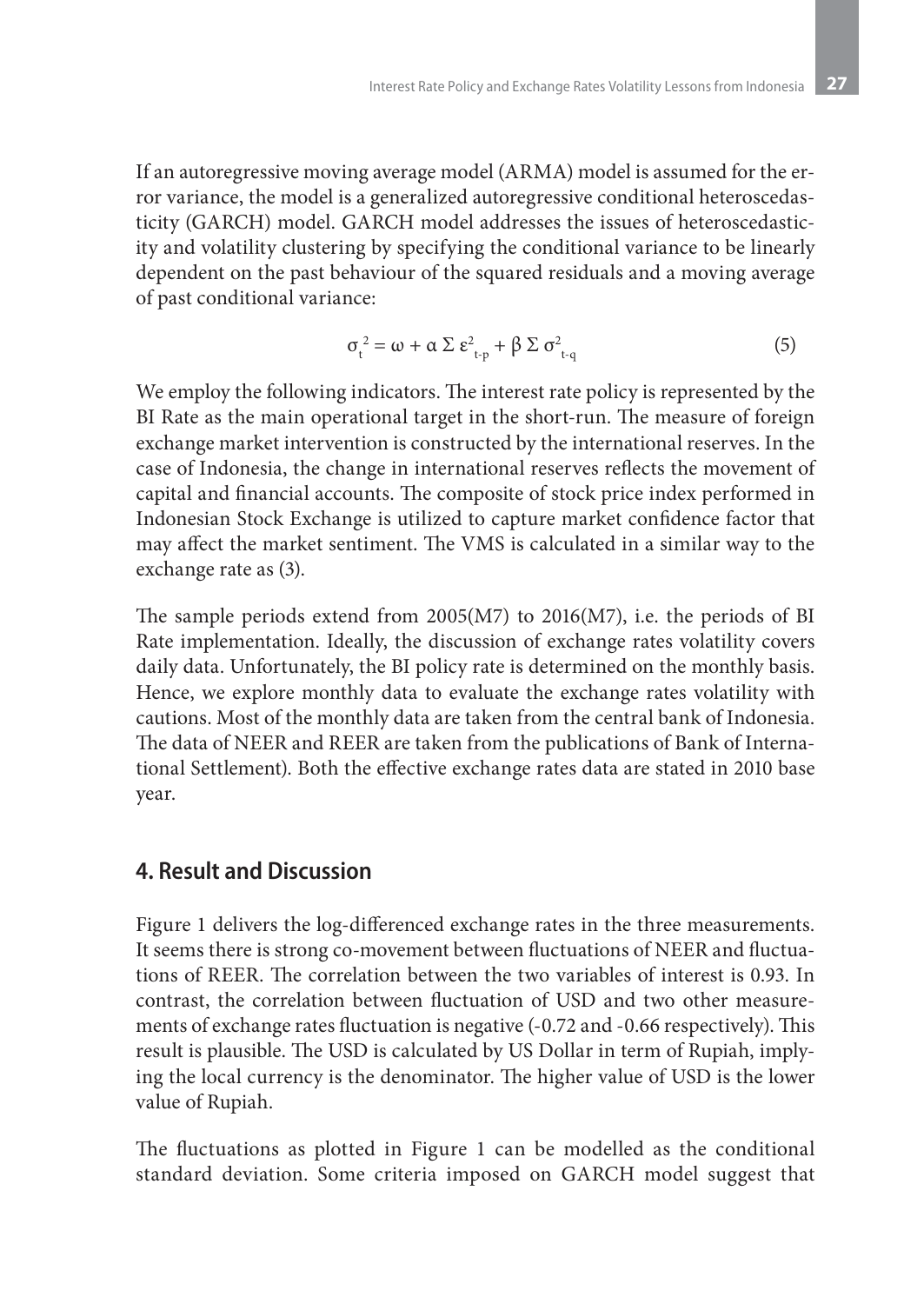**Figure 1: The Growth Rate of USD, NEER, and REER**



 $\alpha = 1$  and  $\beta = 1$ . Therefore, we conclude the GARCH(1,1) volatility model is adequate. Table 1 performs the behaviour of exchange rates fluctuations. The Wald test clearly indicates that the volatility process does not return to its mean mainly in the case of REER. The probability values of t, F, and  $\chi^2$  are 0.03 respectively. Those are enough to reject the null hypotheses that  $\alpha + \beta = 1$ .

Because the volatility process of REER does not return to its mean value, the

conditional standard deviation graph contour of REER rather fluctuates without a clear basic pattern. For USD, the coefficient β even is insignificant at 5 per cent confidence level. This means that the model can be used only to describe short-term USD volatility in order to predict in the near future. On the contrary, even though also fluctuates, the conditional standard deviation graph contour of NEER quite rather flats based on the basic value  $\alpha = 1$ . Consequently, the standard deviation of USD and NEER is relatively more predictable than that of REER.

|                      | <b>USD</b> |        | <b>NEER</b> |        | <b>REER</b> |        |
|----------------------|------------|--------|-------------|--------|-------------|--------|
|                      | Coeff.     | Prob.  | Coeff.      | Prob.  | Coeff.      | Prob.  |
| Constant             | $-0.0823$  | 0.3166 | $-0.0710$   | 0.4084 | 0.1239      | 0.0511 |
| ω                    | 0.0002     | 0.0042 | 0.0001      | 0.0155 | 0.0000      | 0.0696 |
| α                    | 1.0069     | 0.0000 | 1.0760      | 0.0000 | 07792       | 0.0000 |
| β                    | 0.1451     | 0.0849 | 0.1860      | 0.0445 | 0.4276      | 0.0000 |
| $\alpha + \beta = 1$ | Value      | Prob.  | Value       | Prob.  | Value       | Prob.  |
| t-stat               | 0.8015     | 0.4243 | 1.6009      | 0.1119 | 2.1430      | 0.0340 |
| F-stat               | 0.6425     | 0.4243 | 2.5628      | 0.1119 | 4.5926      | 0.0340 |
| $x^2$ -stat          | 0.6425     | 0.4228 | 2.5628      | 0.1094 | 4.5926      | 0.0321 |

**Table 1: GARCH Model Estimates**

In the next section, we explore the exchange rates volatility using the alternative measurement. Table 2 presents the basic statistics covering the mean, median, and extreme (maximum and minimum) values for all variables of interest. Each the median value is not too far from the respective mean (in particular IRP and VMS). The closeness of median to the mean value preliminary indicates that all of the variables of interest are normally distributed. The symmetric distribution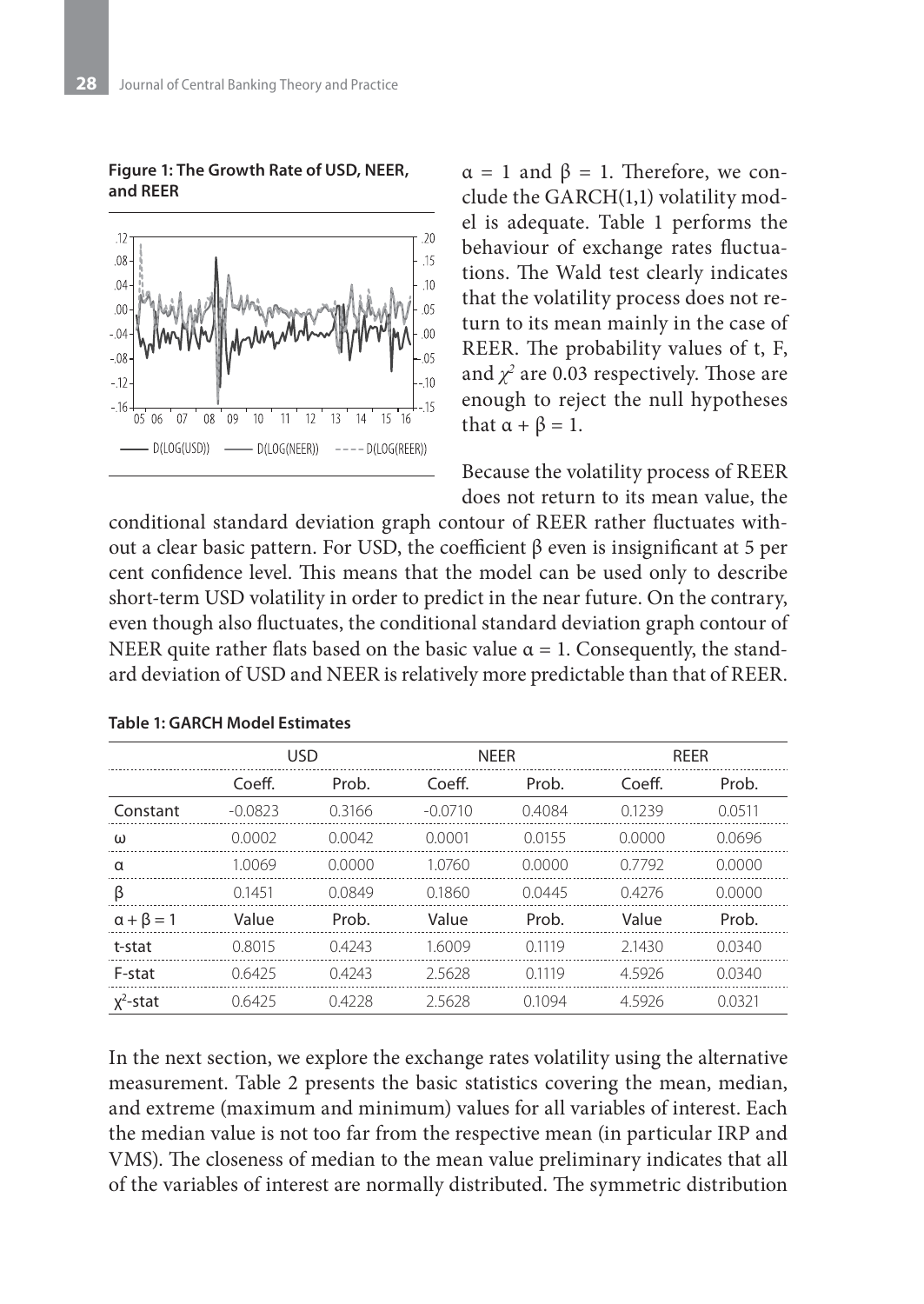of the three variables is confirmed by the moderate value of skewness. The skewness value of log IRES is slightly greater than 0 which indicates the series is normally distributed.

Furthermore, the range (distance from minimum to maximum) values vary. The range values of VNEER and VREER are relatively almost the same (9.3 and 8.5). In contrast, the range value of VUSD and VMS are the two highest (13.3 and 27.4). Other independent variables have the similar range value (7.0 to 9.0). They are consistent with the configuration of standard deviation. At this point, we can say VMS and IRES contributions to the VUSD, VNEER, and VREER variability are higher than that of IRP.

|           | <b>VUSD</b> | <b>VNEER</b> | <b>VREER</b> | <b>IRP</b> | log (IRES) | <b>VMS</b> |
|-----------|-------------|--------------|--------------|------------|------------|------------|
| Mean      | 2.1053      | 1.5992       | 1.7567       | 7.7077     | 11.2554    | 5.1400     |
| Median    | 1.6541      | 1 2103       | 13417        | 7.5000     | 11.4669    | 39657      |
| Maximum   | 13.5935     | 9.4850       | 8.7166       | 12.7500    | 11.7332    | 279529     |
| Minimum   | በ 2509      | 0.1709       | 0 2178       | 5.7500     | 103935     | 0.5192     |
| Std. Dev. | 1.9418      | 1.4859       | 15377        | 1.8122     | 0.3876     | 4.0575     |
| Skewness  | 29307       | 2.8641       | 2.2484       | 1.4325     | $-0.5629$  | 2.9875     |
| Kurtosis  | 14.7125     | 13.2098      | 8.7568       | 4.5022     | 1 8721     | 14.6854    |

#### **Table 2: Descriptive Statistics**

Figure 2 offers the exchange rates volatility and IRP. At the beginning of observations, the exchange rates volatility was remarkably high in relation to the high-interest rate. Even though still fluctuated, the exchange rates volatility was decreasing in the next 3 years. The exchange rates volatility rose again in 2008 in accordance with the global financial crisis. Those raise a preliminary hypothesis that the IRP that is subjected to manage the inflation rate at the same time cannot reduce the exchange rates volatility.

When we divide the sample period into pre- and post-global financial crisis, the conclusion does substantially change. In a pre-period of the global financial crisis, the correlation coefficient is  $+0.12$  and that of the whole period is  $+0.66$  respectively. The statistical evaluation above confirms the moderate co-movement between exchange rates volatility and IRP. This creates a positive correlation in the long-run and might dominate the short-run contemporaneous correlation. We, therefore, need to control for this long-run correlation in order to derive a more accurate estimate of exchange rates volatility to further analysis.

In the proceeding section, we focus on the time series properties of each series. We examine the existence of a unit roots using Augmented Dickey-Fuller (ADF)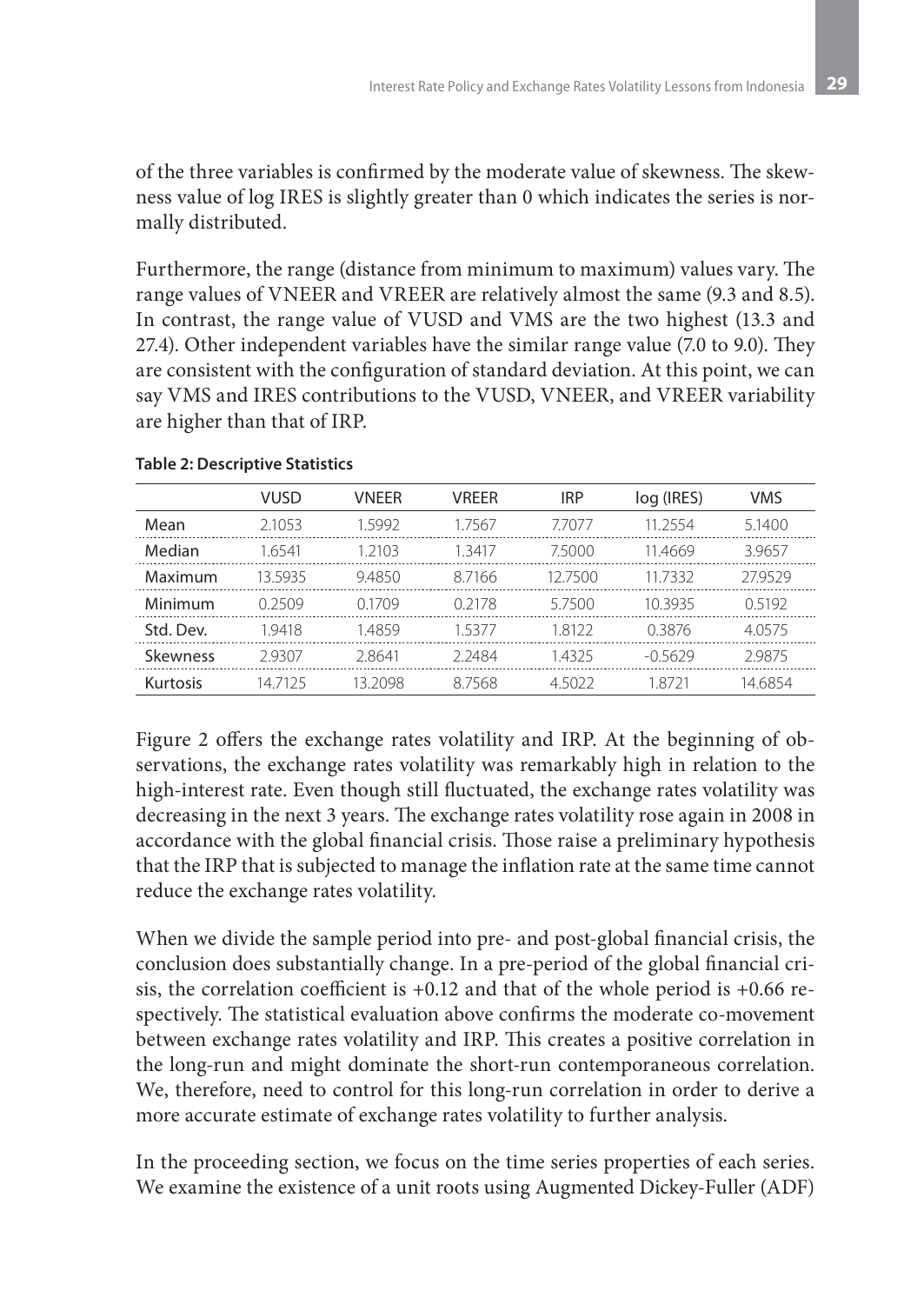**Figure 2: Exchange Rates Volatility and Interest Rate Policy**



and Phillip-Perron (PP) tests. The ADF unit root tests are biased toward a false unit root null when the data are trend stationary with a structural break. The structural break arises around 2008/09 when the global financial crisis erupted. This holds for the exchange rates volatility and VMS. Meanwhile, IRP and IRES experience a structural break around 2011 in relation to the end of commodity boom. Therefore, PP tests are used to check whether the unit root tests remain valid in the presence of a break.

The test is conducted 4 times for the level and the first-difference data respectively. The results of ADF and PP tests are reported in Table 3. Both tests conclude that all the variables are not entirely stationary in their level. Hence, the ADF and PP tests are applied again to the transformed series of each variable to check for the possibility of stationary in first differences. The tests confirm the stationary of all series on the first difference. In other words, in the first-difference forms, all the variables become stationary.

|              | Level       |                   |             | <b>First Difference</b> |                   |            |
|--------------|-------------|-------------------|-------------|-------------------------|-------------------|------------|
|              | <b>ADF</b>  | <b>Breakpoint</b> | <b>PP</b>   | <b>ADF</b>              | <b>Breakpoint</b> | <b>PP</b>  |
| <b>VUSD</b>  | $-33129**$  | 2009M02           | $-35528**$  | $-101133*$              | 2008M10           | $-186468*$ |
| <b>VNFFR</b> | $-4.2414*$  | 2009M03           | $-41224*$   | $-101504*$              | 2008M11           | $-150186*$ |
| <b>VRFFR</b> | $-21796$    | 2009M05           | $-37666$ ** | $-99367*$               | 2008M11           | $-144480*$ |
| <b>IRP</b>   | -23041      | 2008M10           | $-15896$    | $-45393*$               | 2011M11           | $-43992*$  |
| log IRES     | $-3.1475**$ | 2009M02           | $-21253$    | $-9.5668*$              | 2011M09           | $-96860*$  |
| <b>VMS</b>   | $-39615**$  | 2009M12           | $-40530*$   | $-114508*$              | 2008M10           | $-9.2914*$ |

### **Table 3: Unit Roots Tests**

(\*) and (\*\*) indicate significant at 1 and 5 per cent respectively

The null hypotheses of non-stationary can be rejected which does not demonstrate the existence of a common trend in those series. All of the series in all cases were found to be stationary at 5 or even 1 per cent significance level, implying the series data have a unit roots. It also implies that the behaviour of the variables varies around to the mean value and invariant over time (Enders, 2004). The oc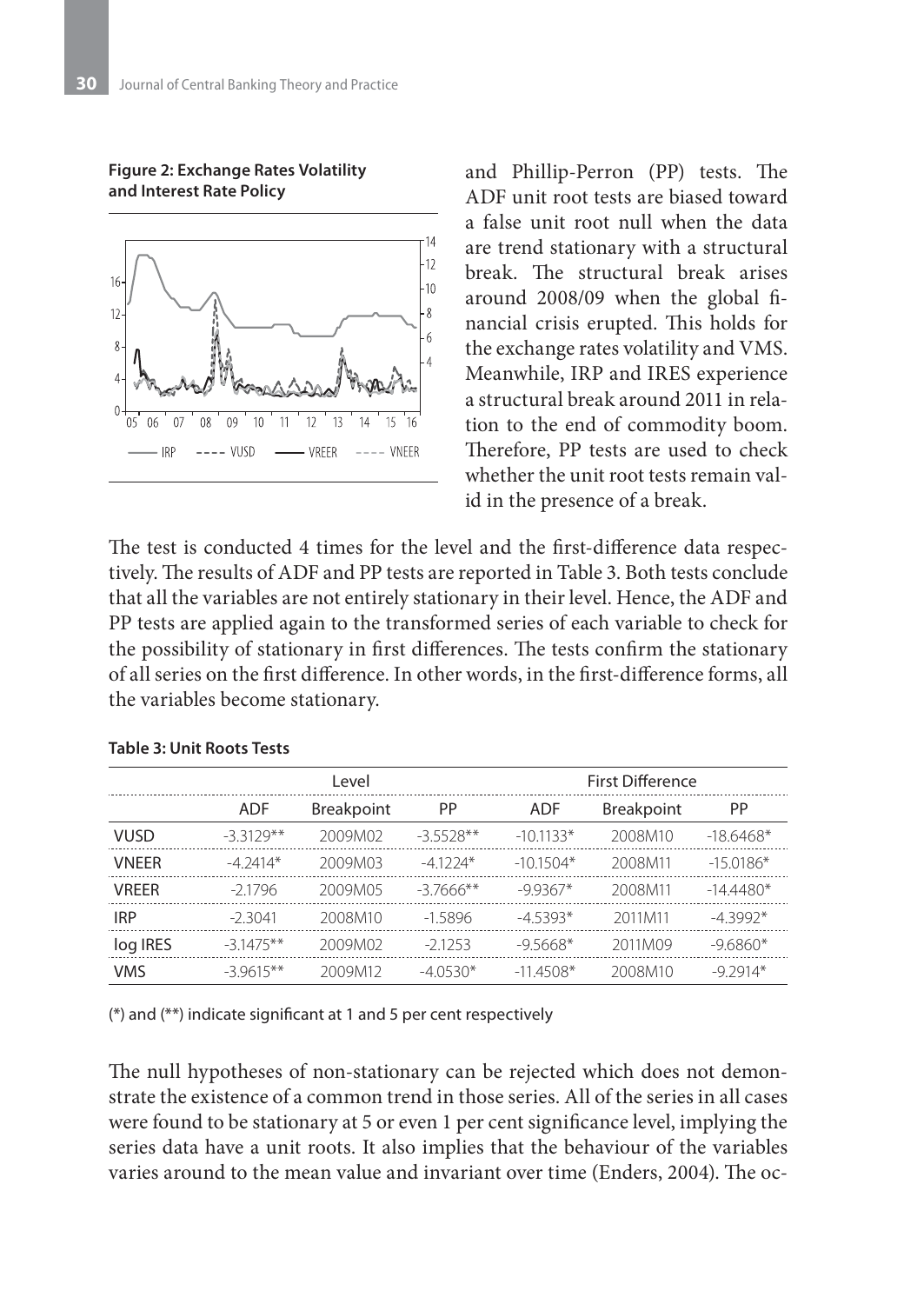currence of unit roots in the series gives a preliminary indication of shocks having a permanent or long-lasting effect, thus making it very difficult for traditional stabilization policies to survive.

To prove our hypothesis, we estimate the ARDL model as equation (2). The estimation results as in Table 4 reveal the coefficients of lagged independent variables are not entirely statistically significant. But the coefficient of the lagged dependent variable is highly significant. These preliminary perform the presence of co-integration, consistent with the error correction term (ECT) coefficient is 0.29, 0.46 and 0.46 respectively which are statistically significant. To ensure the presence of co-integration, then we test the possibility of co-integration by implementing the bound test. The result is presented in Table 5.

The result of Wald test values falls outside the upper bound in the lower probability value. The null hypothesis of no co-integration is rejected, suggesting the presence of co-integrating relation among exchange rates volatility, IRP, log IRES, and VMS. Alternatively, using Johansen's maximum likelihood approach (Johansen, 1988; 1991), we test the bi-variate between the three variables. The trace statistics together with maximum eigenvalue ( $\lambda$  max) for testing the rank of co-integration are shown in Table 5. The results confirm to the bound test. Hence, the three tests perform the presence of the co-integrating equations between the non-stationary (or stationary at the different levels) series which means that the linear combinations of them are stationary and tend to move towards the equilibrium relationship in the long-run.

| Test         |            | Value    | df       | Prob.  | Conclusion    |  |
|--------------|------------|----------|----------|--------|---------------|--|
|              |            | 8.9961   | (4, 121) | 0.0000 |               |  |
| <b>VUSD</b>  | $v^2$      | 35.9843  | 4        | 0.0000 | Co-integrated |  |
| <b>VNEER</b> |            | 25.1115  | (4, 121) | 0.0000 |               |  |
|              | $v^2$      | 100.4459 | $\Delta$ | 0.0000 | Co-integrated |  |
|              |            | 26.3683  | (4.121)  | 0.0000 |               |  |
| <b>VREER</b> | $\sqrt{2}$ | 105.4731 | 4        | 0.0000 | Co-integrated |  |

**Table 4: Bound Tests of ER Volatility Co-Integration Model**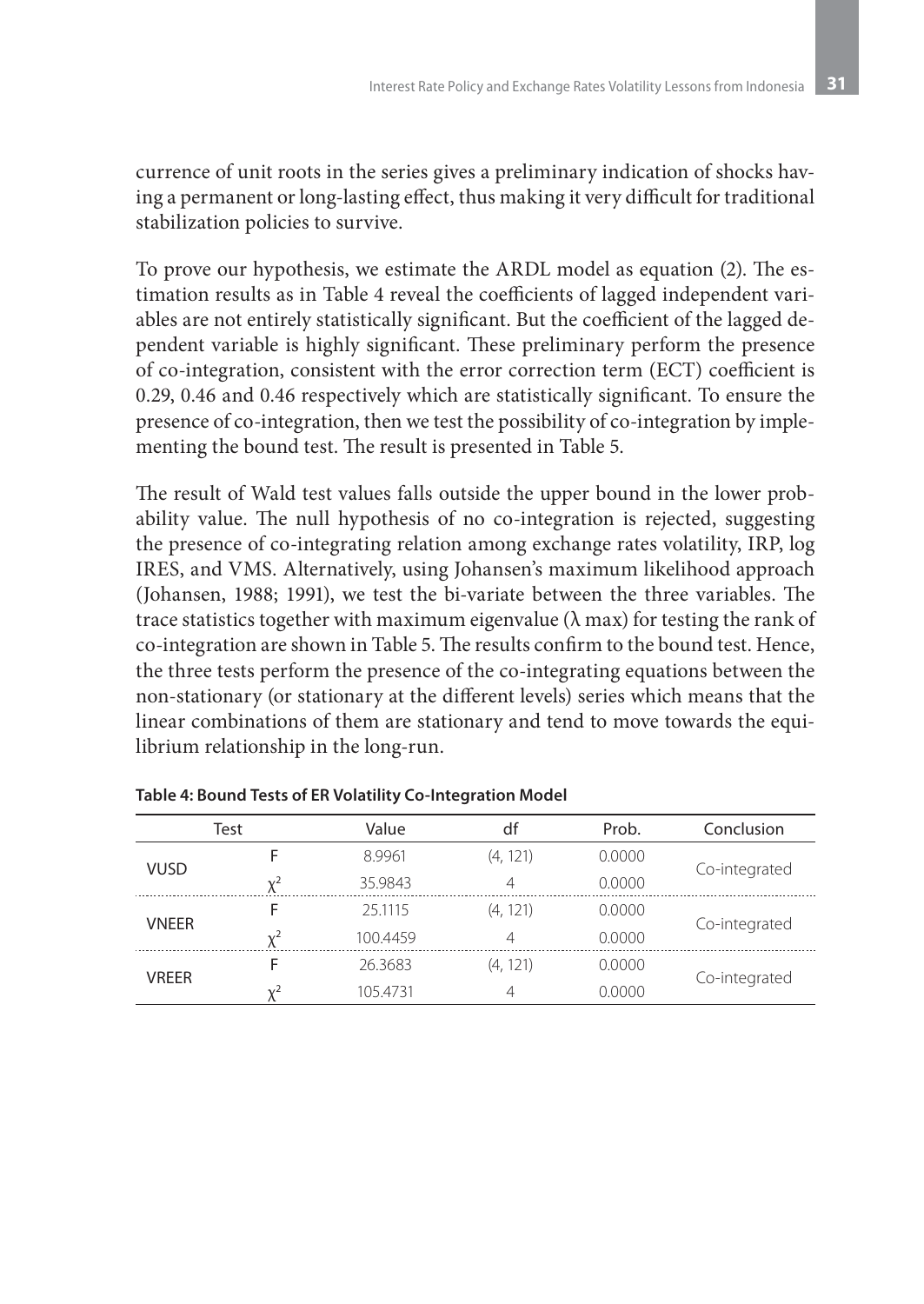| Hypothesized<br>No. of CE(s)                         | Eigen-value | Trace<br><b>Statistic</b> | 0.05<br><b>Critical Value</b> | Prob.  |  |  |  |  |
|------------------------------------------------------|-------------|---------------------------|-------------------------------|--------|--|--|--|--|
| Unrestricted Co-integration Rank Test (Trace): VUSD  |             |                           |                               |        |  |  |  |  |
| None <sup>*</sup>                                    | 0.2523      | 81.6337                   | 54.0790                       | 0.0000 |  |  |  |  |
| At most 1 *                                          | 0.1679      | 45.2848                   | 35.1928                       | 0.0030 |  |  |  |  |
| At most $2^*$                                        | 0.1136      | 22.3072                   | 20.2618                       | 0.0258 |  |  |  |  |
| At most 3                                            | 0.0562      | 7.2348                    | 9.1645                        | 0.1146 |  |  |  |  |
| Unrestricted Co-integration Rank Test (Trace): VNEER |             |                           |                               |        |  |  |  |  |
| None*                                                | 0.2263      | 75.4194                   | 54.0790                       | 0.0002 |  |  |  |  |
| At most 1 *                                          | 0.1716      | 43.3539                   | 35.1928                       | 0.0053 |  |  |  |  |
| At most 2                                            | 0.0980      | 19.8214                   | 20.2618                       | 0.0574 |  |  |  |  |
| At most 3                                            | 0.0539      | 6.9310                    | 9.1645                        | 0.1301 |  |  |  |  |
| Unrestricted Co-integration Rank Test (Trace): VREER |             |                           |                               |        |  |  |  |  |
| None*                                                | 0.2263      | 75.4194                   | 54.0790                       | 0.0002 |  |  |  |  |
| At most 1 *                                          | 0.1716      | 43.3539                   | 35.1928                       | 0.0053 |  |  |  |  |
| At most 2                                            | 0.0980      | 19.8214                   | 20.2618                       | 0.0574 |  |  |  |  |
| At most 3                                            | 0.0539      | 6.9310                    | 9.1645                        | 0.1301 |  |  |  |  |

#### **Table 5: Johansen Co-Integration Tests**

Trace test indicates 5 co-integrating equation(s) at the 0.05 level

\* denotes rejection of the hypothesis at the 0.05 level

The empirical results show in the short run the IRP, surprisingly, fails to reduce the exchange rates volatility indicated by the positive sign of the corresponding coefficients. Statistically, they are significant for all cases. Looking at the magnitudes, they are far from each other (0.9, 1.1, and 2.1), indicating that VREER is the most responsive to the changes in IRP. The changes in IRP in the short-run create the REER volatility much higher than NEER and USD. This result confirms the finding obtained from GARCH analysis.

The same result is found in the lagged period of IRP for effective exchange rate specification models. It seems the behaviour of exchange rates volatility in the long run cannot be systematically reduced by IRP. This finding does support Prasertnukul et al. (2010) that adopting IT is less clear to help reducing the exchange rates volatility. These results confirm to the visual inspection of Figure 2 as explained above.

The particularly interesting about those results above is the effect of IRP changes on the exchange rates volatility appears to be permanent. Kuncoro (2015) confirms the implementation of IT has been rarely satisfied either in decreasing in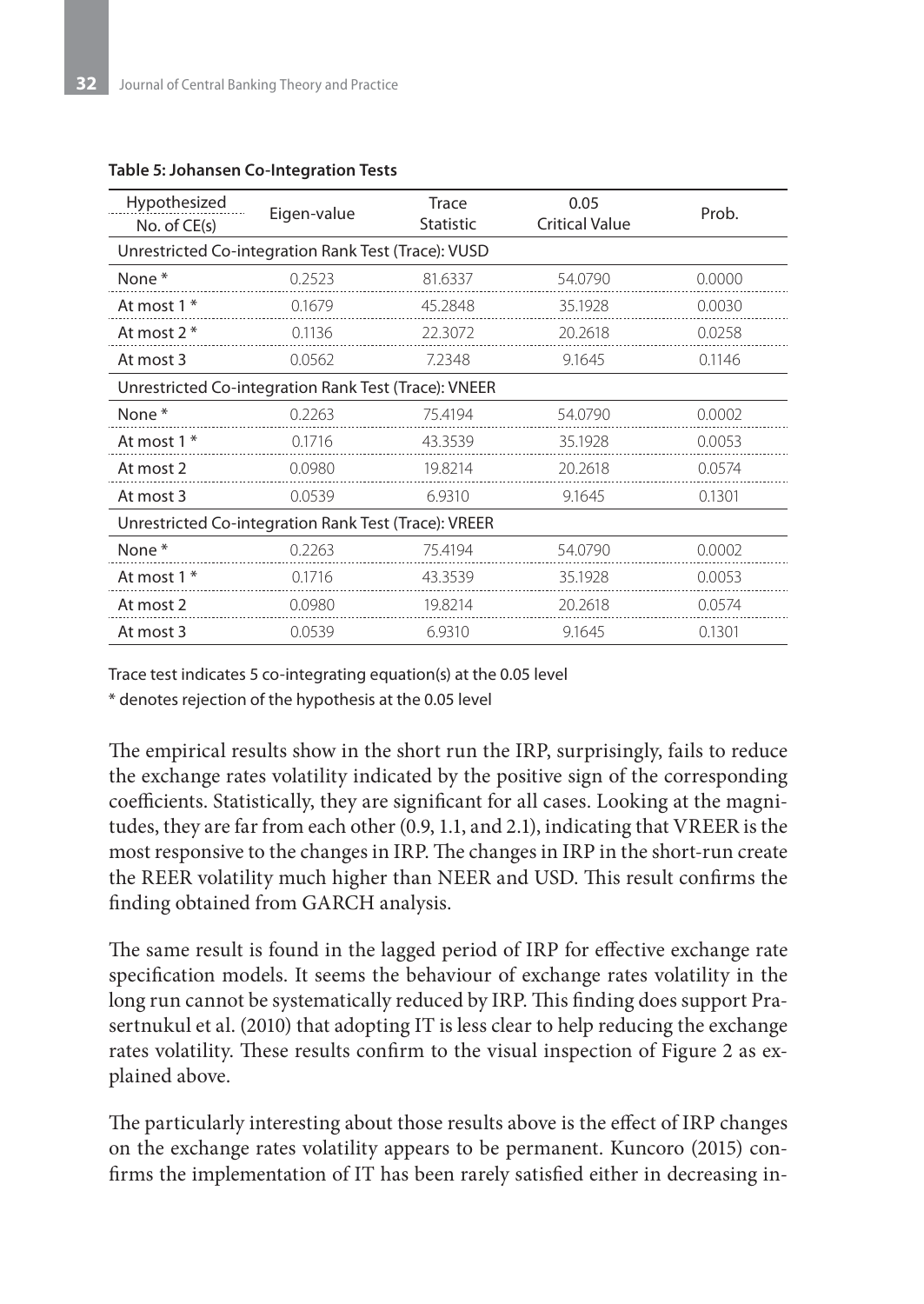flation rate or in directing the actual inflation rate to its target. It seems the central bank cannot predict well the actual inflation rate due to the existence of low degree of ERPT. The gap between the actual inflation rate and its target generates uncertainty in the current period then transformed into risk in the exchange rate. Eventually, the behaviour of exchange rates volatility tends to increase in the long-run.

In the short-run, the market intervention potentially has the beneficial effect to reduce the bilateral exchange rates volatility indicated by the negative sign of the coefficient of log IRES. Unfortunately, it statistically is insignificant at the 5 per cent confidence level. The other models even induce the exchange rates volatility. The free capital movement required by IT implies that the exchange rates volatility is strongly affected by the occasional reversal of capital inflows. Therefore, the market intervention will be ineffective. This result confirms to the limited effect of market intervention on the exchange rates volatility as surveyed by Petreski (2012).

In the long-run, the IRES has significant impact on the exchange rates volatility. This is verified by the coefficient of lagged IRES which is statistically insignificant at the 5 per cent confidence level. The capability to intervene foreign exchange market would increase the exchange rates volatility. This is plausible result since (1) the relatively low of international reserve (12 per cent of GDP). (2) The new financial assets emerge in the domestic market, such as bitcoin and financial technology. Therefore, the foreign exchange market intervention conducted by central bank is not powerful. This basically do not confirm to the conventional wisdom as suggested by Hviding et al. (2004) and Kandil and Morsy (2014).

Similar with IRP, the VMS has a positive impact on the short-run exchange rates volatility. In the central bank's point of view, the market sentiment would be considered as a surprise that should be anticipated since it would stimulate the exchange rates volatility pressure. This holds in the case of VUSD and VNEER, implying that the foreign exchange market players in the short-run more concern with the nominal value rather than the real one. In contrast, an increase in 1 point of VMS leads to decline 0.1-0,2 standard deviations to mean ratio of VUSD and NEER. In the long-term, the foreign exchange market players relatively pay much attention to all of the three types of exchange rates volatility.

Given those results, we can say the use of BI Rate together with market intervention create confusion for the market players since they give the same impacts. For the central bank, they basically substitute for each other. It seems IT puts too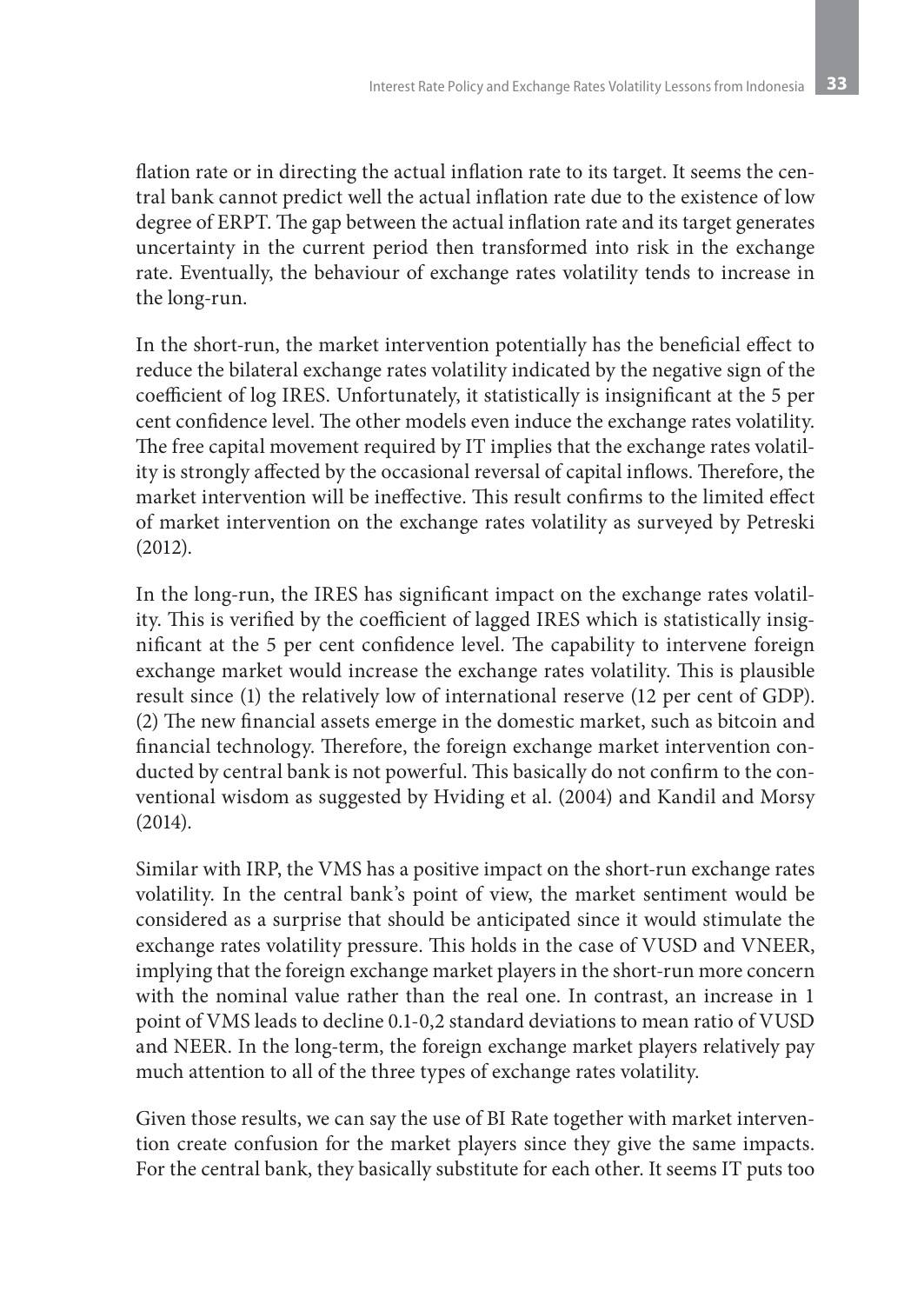much emphasis on stabilizing the domestic value of the currency thus leading to benign neglect of stabilizing its external value, ultimately resulting in increased exchange rates volatility. This analysis confirms to Taguchi and Sohn (2014) that showed the weak linkage between the loss of inflation-responsive rule and the pass-through.

The estimation of the lagged dependent variable gives the significant coefficients. The associated coefficient displays the degree of persistence. The coefficient of lagged dependent variables is quite the same, suggesting that a change in the exchange rates volatility between month *t-1* and *t* drives up the exchange rates volatility process in *t* only 0.28 to 0.45 per cent partial adjustments to respond to the tolerated volatility. Consequently, the exchange rates volatility tends to be less persistent than to respond to economic conditions in the short-run.

Table 6 also presents the long-run estimation by removing all of the lag variables. Taking the residual, we get the ECT in the dynamic model (Engle and Granger, 1987). The significance of the lagged ECT indicates that our estimated exchange rates volatility model is well specified. The ECT acts as a force which causes the integrated variables to return to their long-run relation when they deviate from it. Overall, the VUSD model can be used for prediction and policy simulation purposes. Nevertheless, in the longer perspective, a considerable attention should be paid to the fluctuation of NEER and REER instead of merely focused on USD. Monetary policy based on the bilateral exchange rate could be misleading meanwhile monetary policy referred to NEER and REER will relatively effective to achieve the broader goals.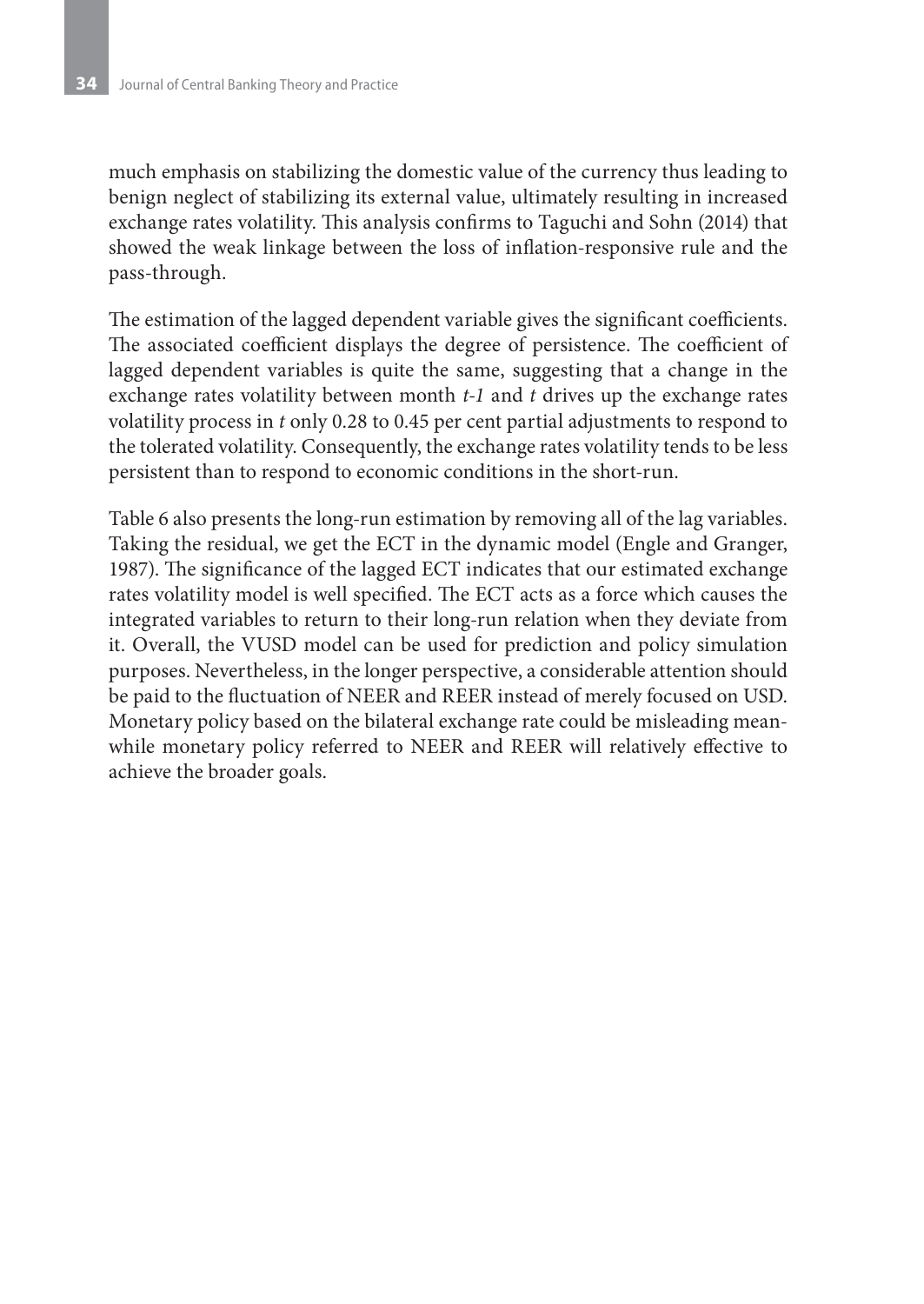| Dependent         | A VUSD                       |         |                              | Δ VNEER                               |                                       | $\triangle$ VREER |  |
|-------------------|------------------------------|---------|------------------------------|---------------------------------------|---------------------------------------|-------------------|--|
| Variable:         | Coeff.                       | Prob.   | Coeff.                       | Prob.                                 | Coeff.                                | Prob.             |  |
| $\subset$         | $-10.7690$                   | 0.0280  | $-12.3987$                   | 0.0029                                | $-7.6973$                             | 0.0627            |  |
| $\triangle$ IRP   | 0.9309                       | 0.0079  | 1.1497                       | 0.0003                                | 2.1533                                | 0.0000            |  |
| $IRP(-1)$         | 0.1367                       | 0.0681  | 0.1541                       | 0.0165                                | 0.1523                                | 0.0210            |  |
| $\Delta$ log IRES | $-2.4159$                    | 0.2900  | 3.9657                       | 0.0490                                | 3.9636                                | 0.0508            |  |
| log IRES(-1)      | 0.8412                       | 0.0302  | 0.9633                       | 0.0034                                | 0.5719                                | 0.0805            |  |
| Δ VMS             | 0.2944                       | 0.0000  | 0.1041                       | 0.0001                                | 0.0392                                | 0.1372            |  |
| $VMS(-1)$         | 0.1766                       | 0.0000  | 0.2053                       | 0.0000                                | 0.1725                                | 0.0000            |  |
| Lagged            | $-0.2884$                    | 0.0000  | $-0.4320$                    | 0.0000                                | $-0.4494$                             | 0.0000            |  |
| R <sup>2</sup>    |                              | 0.5897  |                              | 0.5147                                |                                       | 0.5172            |  |
| $R^2$ -adj        |                              | 0.5659  |                              | 0.4867                                |                                       | 0.4893            |  |
| <b>SEE</b>        |                              | 0.8431  |                              | 0.7471                                |                                       | 0.7527            |  |
| F                 |                              | 24.8418 |                              | 18.3350                               |                                       | 18.5199           |  |
| DW                |                              | 1.7298  |                              | 1.5513                                |                                       | 1.6183            |  |
| Normality         | 2.6320                       | 0.2682  | 23.8716                      | 0.0000                                | 5.1425                                | 0.0764            |  |
| Serial Cor-       | 3.4616                       | 0.0653  | 9.7113                       | 0.0023                                | 6.9491                                | 0.0095            |  |
| relation (1)      | 3.6169                       | 0.0572  | 9.6581                       | 0.0019                                | 7.0614                                | 0.0079            |  |
| Heterosce-        | 1.3673                       | 0.2252  | 3.1094                       | 0.0047                                | 2.3393                                | 0.0283            |  |
| dasticity         | 9.4562                       | 0.2215  | 19.6670                      | 0.0063                                | 15.3767                               | 0.0315            |  |
| <b>ARCH</b>       | 2.2463                       | 0.0436  | 8.8349                       | 0.0000                                | 6.4171                                | 0.0000            |  |
|                   | 12.8034                      | 0.0463  | 38.5788                      | 0.0000                                | 30.6521                               | 0.0000            |  |
|                   | $VUSD = -24.25 + 0.37$ IRP + |         | $VNFFR = -6.04 + 0.17$ IRP + |                                       | VRFFR = $-1.57 + 0.28$ IRP +          |                   |  |
|                   | 1.92 $log (1RES) + 0.37$ VMP |         |                              | $0.47 \log (lRES) + 0.21 \text{ VMP}$ | $0.04 \log (IRES) + 0.14 \text{ VMP}$ |                   |  |
| $ECT(-1)$         | $-0.2946$                    | 0.0000  | $-0.4643$                    | 0.0000                                | $-0.4626$                             | 0.0000            |  |

|  | Table 6: The ARDL Model Estimation Results of Exchange Rates Volatility |  |  |
|--|-------------------------------------------------------------------------|--|--|
|--|-------------------------------------------------------------------------|--|--|

### **5. Robustness Checks**

The estimation results as presented in Table 6 primarily in VNEER and VREER models violate some classical assumptions. Reestimating the basic model using OLS with breakpoints suggests that structural break exists around 2008 as found in the unit roots test. Moreover, the OLS estimators are sensitive to the presence of observations that lie outside the norm for the regression model of interest. The sensitivity of conventional regression methods to these outlier observations can result in coefficient estimates that do not accurately reflect the underlying statistical relationship.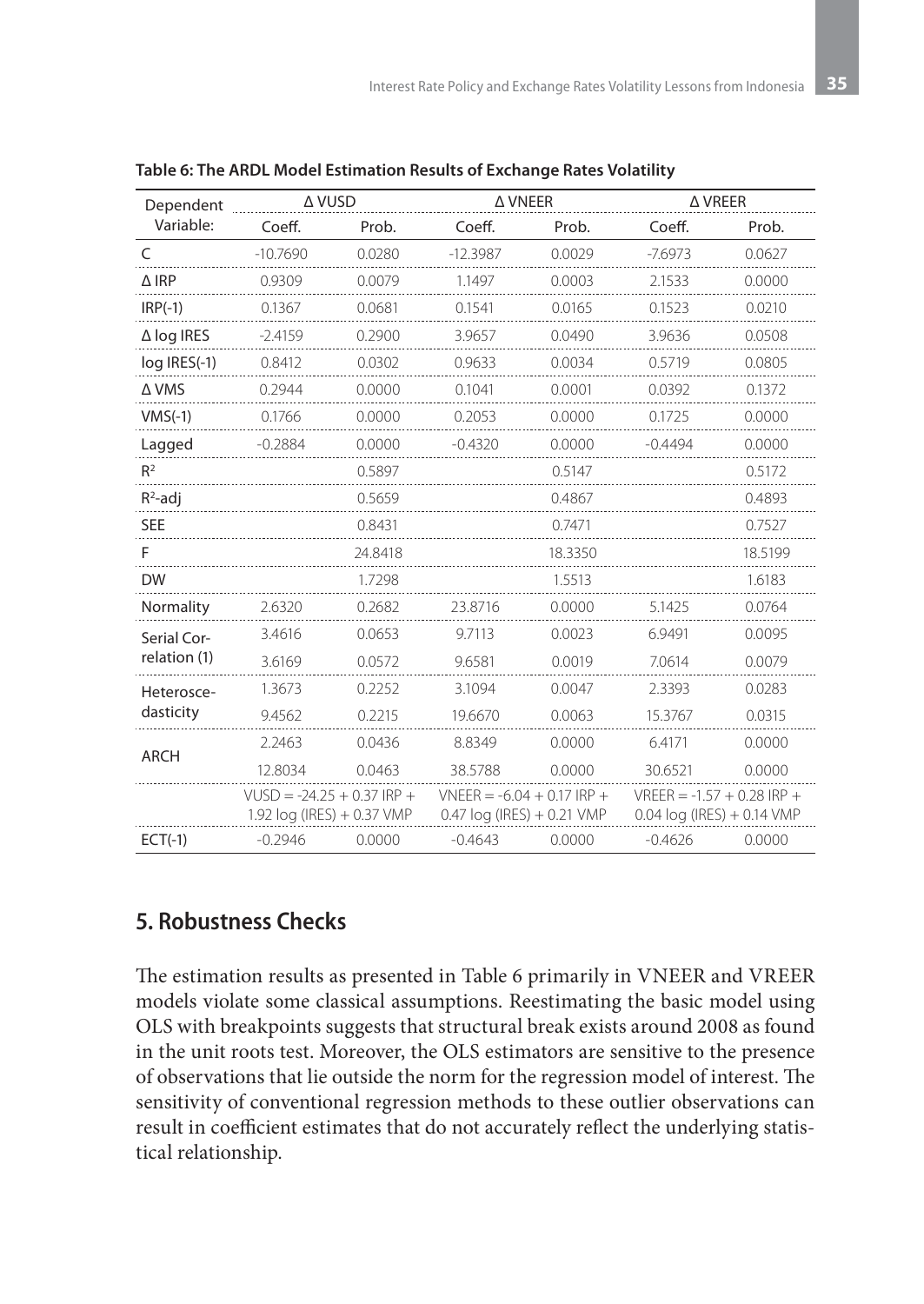As a robustness measure for empirical results, we use the cumulative sum (CU-SUM) tests for the stability of the model. The plots of the CUSUM in Figure 3 fall within the 95 per cent confidence bands, which verify the stability of estimated parameters only in VUSD case. Another robustness approach including dummy variable for the global financial crisis in the models as a control variable for external shocks does not affect the sign and significance of our estimators, indicating VUSD model encompasses to the other models. However, they support the presence of failure effects of IRP on the exchange rates volatility.



#### **Figure 3: CUSUM and CUSUMSQ of Robustness Tests**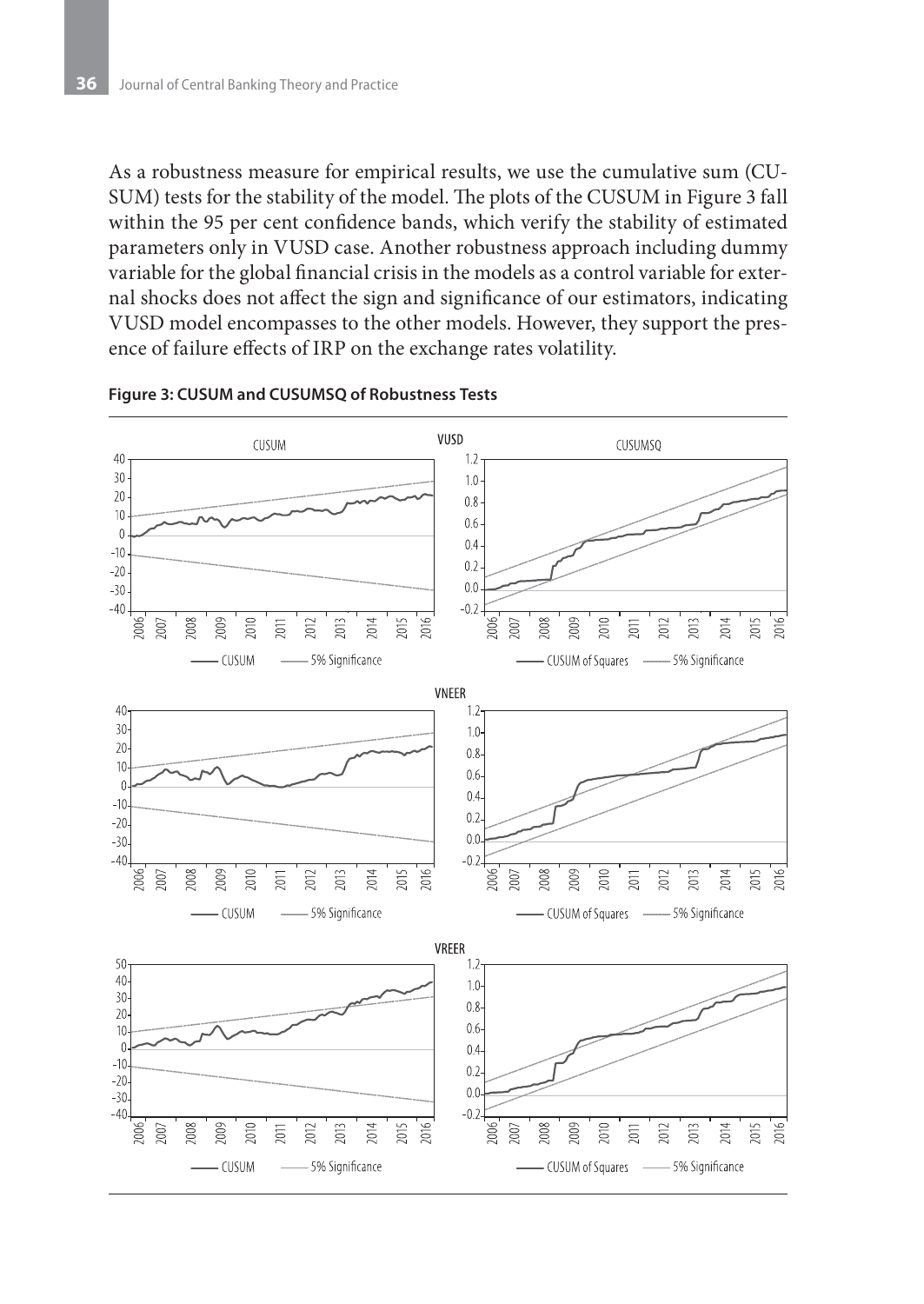# **6. Concluding Remarks**

The aim of this paper was to provide direct empirical evidence on the relationship between inflation targeting adoption and exchange rates volatility in the case of Indonesia over the period 2005–2016. To the best our knowledge, this is the first study that investigates the effectiveness of inflation targeting policy by linking interest rate policy and exchange rates volatility. We use the ARDL model and conduct both bound and Johansen co-integration tests. We analysed monthly data on interest rate policy and its impact on the exchange rates volatility comprising bilateral exchange rate, nominal effective exchange rates, and real effective exchange rates.

The motivation behind this paper is that the theory and empirics do not clearly explain whether inflation targeting can induce or reduce exchange rates volatility. Our pragmatic approach does prove that the interest rate policy in the inflation targeting framework fails to reduce the exchange rates volatility pressure in the short-run. Our results confirm while interest rate policy has a positive pressure on the bilateral exchange rates volatility in the short-run, the effectiveness of interest rate policy to stabilize the real effective exchange rates remains considerable in the long-run. In the short-term, the ability of the central bank to intervene foreign exchange has no significant impact on the exchange rates volatility pressure. With respect to exchange rates volatility, the volatility of market pressure has a significant impact for volatility of US Dollar, nominal effective exchange rates, and real effective exchange rates fluctuations.

These findings provide some important economic implications for BI 7-Day Reverse Repo Rate. They suggest that credibility factor remains the main obstacle in the short-run for the central bank to operate through a signalling effect in the exchange rate market. The sound and prudent monetary policy management are necessary to avoid possible dramatic change in the exchange rate in the longterm in relation to the financial market sentiment. As a consequence, to maintain exchange rate stabilization, the monetary policy should be conducted based on the monetary rule incorporating explicitly or implicitly either the nominal effective exchange rates or real effective exchange rates as the target instead of discretionary policy.

This paper considers mainly financial factors to analyse the exchange rates stabilization. Further studies are advisable to integrate monetary policy and fiscal policy frameworks. Using higher frequency data (hopefully monthly fiscal data, if any), the future research can re-check the effectiveness of monetary policy relative to fiscal policy in order to stabilize exchange rates in the long-run. Indeed,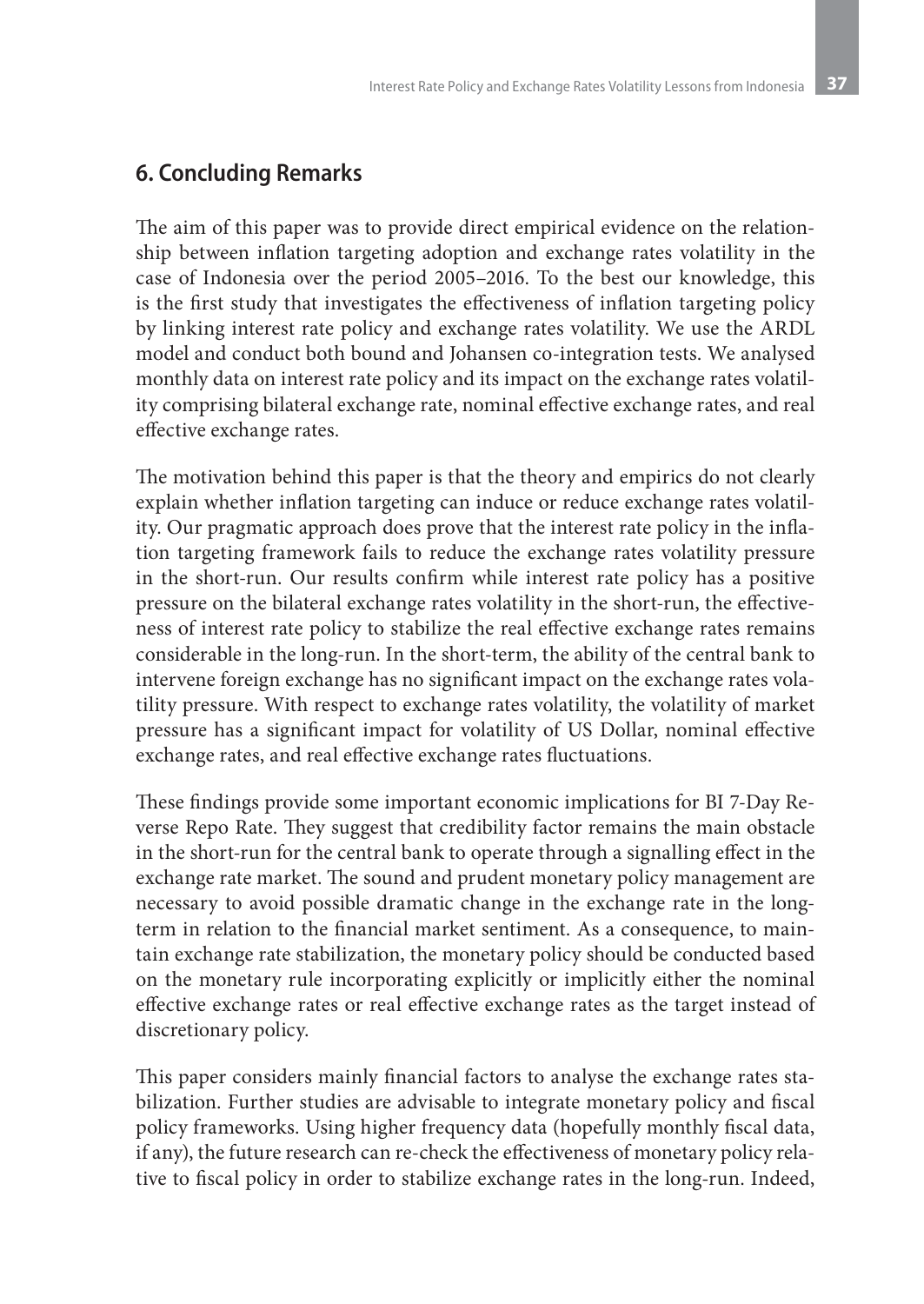the stable exchange rate is one of the hottest issues in most developing countries and Indonesia is not an exception. Refer to Pétursson (2009), hopefully, joining the ASEAN Economic Community membership in 2015 will have significantly reduced the exchange rates volatility. More importantly, incorporating the new financial assets potentially leads the monetary policy will be more effective to manage the excessive exchange rates.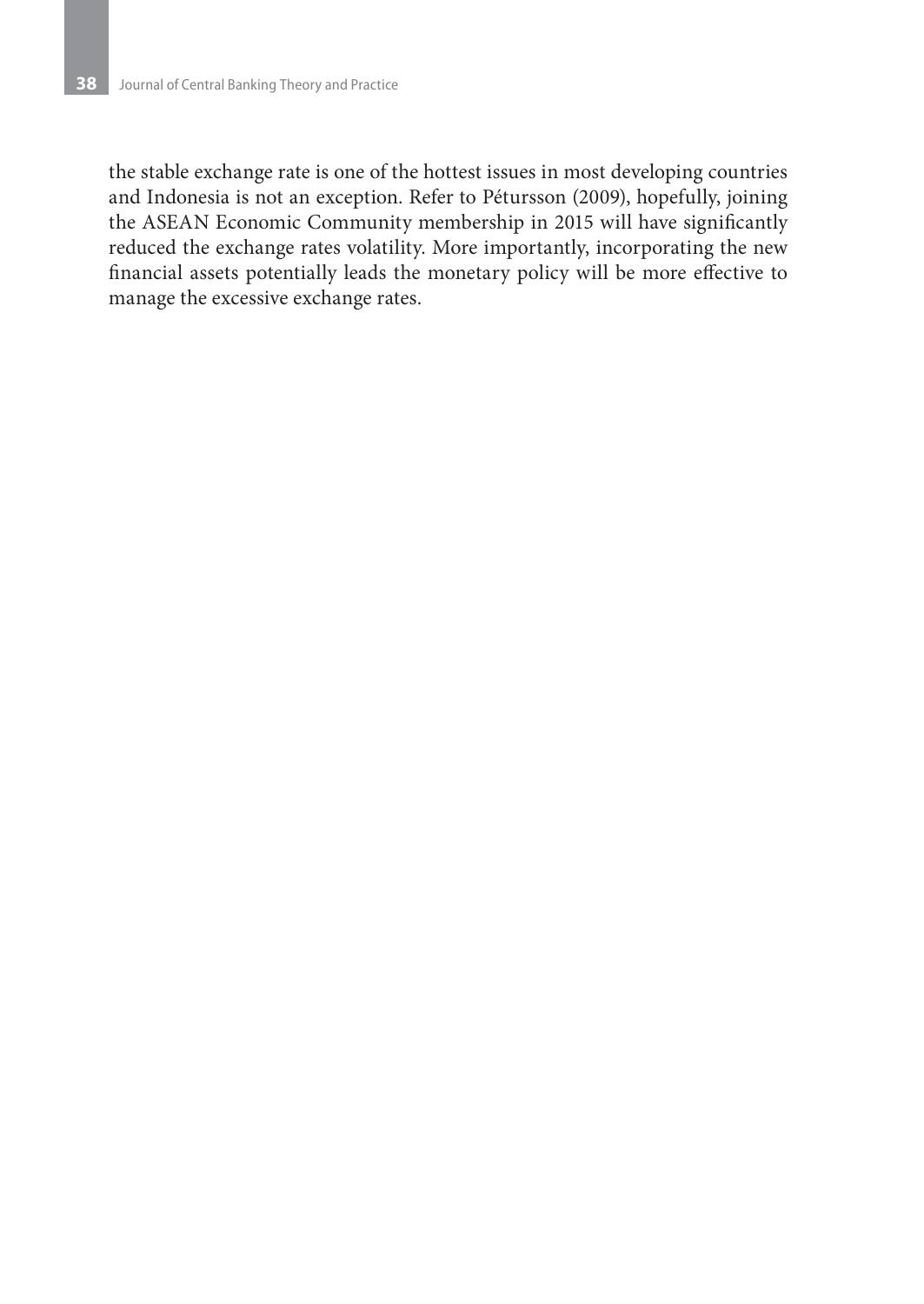# **References**

- 1. Abdurohman and B.P. Resosudarmo, (2017), "The Behavior of Fiscal Policy in Indonesia in Response to Economic Cycle", *Singapore Economic Review*, 62(2): 377-401.
- 2. Adenan, M., (2014), "Reaction Function Model of Monetary Policy under Inflation Targeting Framework in Indonesia", *International Review of Management and Business Research*, 3(1): 211-21.
- 3. Adolfson, M., (2007), "Incomplete Exchange Rate Pass-Through and Simple Monetary Policy Rules", *Journal of International Money and Finance*, 26: 468-94.
- 4. Aizenman, J. and M. Hutchison, (2011), "Inflation Targeting and Real Exchange Rates in Emerging Markets", *World Development*, 39(5): 712–24.
- 5. Akyurek C. and A.M. Kutan, (2008), "Inflation Targeting, Policy Rates, and Exchange Rate Volatility: Evidence from Turkey", *Comparative Economic Studies*, 50: 460-93.
- 6. Ball, C.P. and J. Reyes, (2008), "Inflation Targeting or Fear of Floating in Disguise? A Broader Perspective", *Journal of Macroeconomics*, 30(1): 308-26.
- 7. Berganza, J.C. and C. Broto, (2012), "Flexible Inflation Targets, Foreign Exchange Interventions, and Exchange Rate Volatility in Emerging Countries", *Journal of International Money and Finance*, 31(2): 428–44.
- 8. Bruno, V. and H.S. Shin, (2015), "Capital Flows and the Risk-Taking Channel of Monetary Policy", *Journal of Monetary Economics*, 71: 119-32, DOI: 10.1016/j.jmoneco.2014.11.011
- 9. Bulut, U., (2018), "Inflation Expectations in Turkey: Determinants and Roles in Missing Inflation Targets", *Journal of Central Banking Theory and Practice*, 3: 73-90, DOI: 10.2478/jcbtp-2018-0024.
- 10. Cabral, R., F.G. Carneiro, and A.V. Mollick, (2018), "Inflation Targeting and Exchange Rate Volatility in Emerging Markets", Policy Research Paper No. 7712, World Bank.
- 11. Calvo, G.A. and C.M. Reinhart, (2002), "Fear of Floating", *Quarterly Journal of Economics*, 117(2): 379-408.
- 12. Chang, R., (2008), "Inflation Targeting, Reserves Accumulation, and Exchange Rate Management in Latin America", Banco de la República de Colombia, Borradores de Economía 487.
- 13. Choudhri, E.U. and D. Hakura, (2006). "Exchange Rate Pass-through to Domestic Prices: Does the Inflationary Environment Matter?", *International Journal of Money and Finance*, 25: 624–39. DOI: 10.1016/j. jimonfin.2005.11.009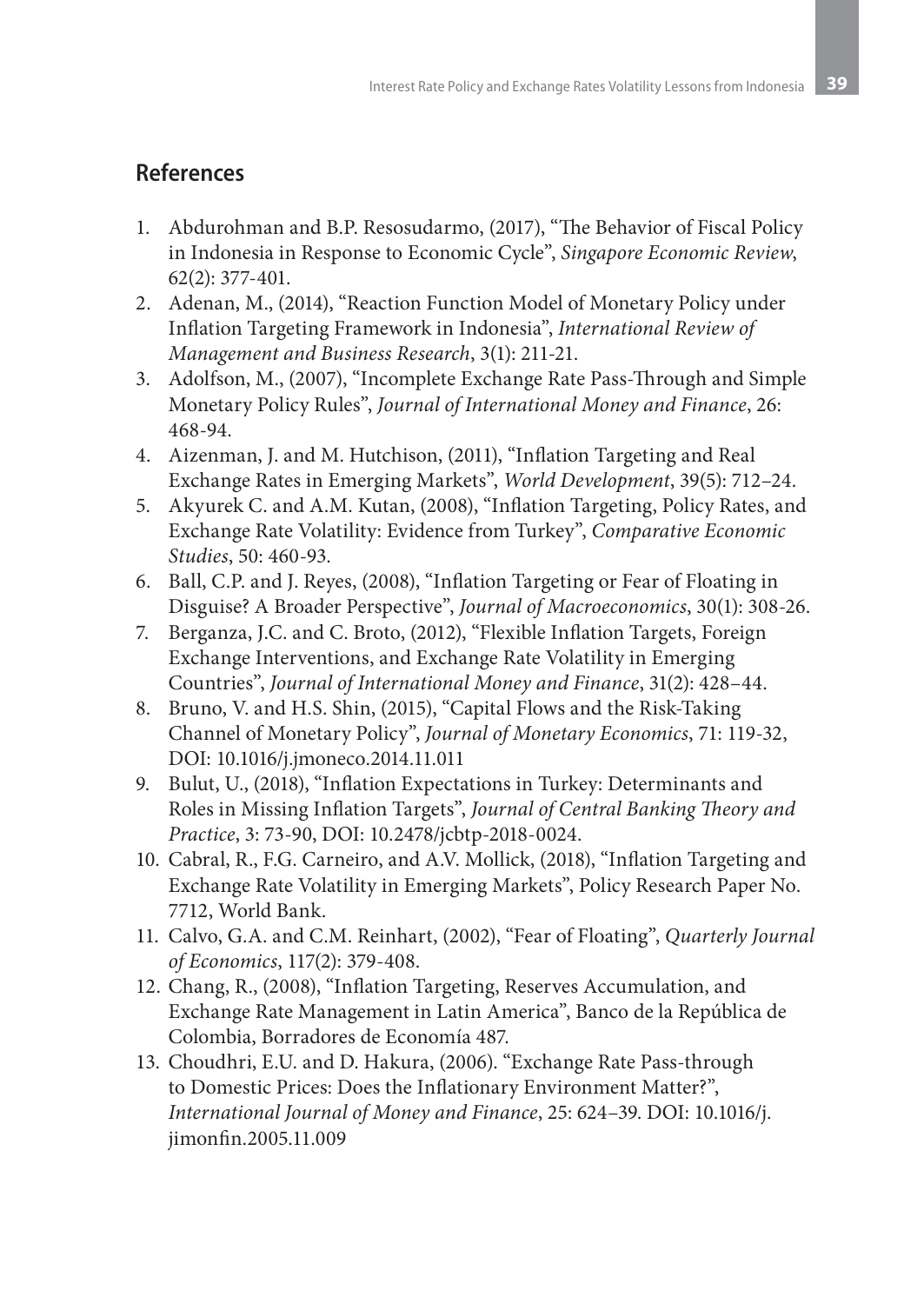- 14. Enders, W., (2004), *Applied Econometric Time Series*, Second edition, New York: John Wiley & Son.
- 15. Edwards, S., (2006), "The Relationship between Exchange Rate and Inflation Targeting Revisited", *NBER Working Paper*, No. 12163, Cambridge, MA.
- 16. Engle; R.F.and C.W.J. Granger, (1987), "Co-Integration and Error Correction: Representation, Estimation, and Testing", *Econometrica*, 55(2): 251-76.
- 17. Fabris, N. and N. Vujanović, (2017), "The Impact of Financial Dollarization on Inflation Targeting: Empirical Evidence from Serbia", *Journal of Central Banking Theory and Practice*, 2: 23-43. DOI: 10.1515/jcbtp-2017-0011
- 18. Frankel, J, and J. Poonawala, (2010), "The Forward Market in Emerging Currencies: Less Biased than in Major Currencies", *Journal of International Money and Finance*, 29: 585-98.
- 19. Gagnon, J.E. and J. Ihrig, (2004), "Monetary Policy and Exchange Rate Pass-Through", *International Journal of Finance and Economics*, 9(4): 315-38.
- 20. Georgiadis, G. and A. Mehl, (2016), "Financial Globalization and Monetary Policy Effectiveness", *Journal of International Economics*, 103: 200-12.
- 21. Hausmann, R., U. Panizza, and R. Rigobon, (2004), "The Long Run Volatility Puzzle of the Real Exchange Rate, *NBER Working Paper,* No. 10751, Cambridge, MA.
- 22. Hviding, K., M. Nowak, and L.A. Ricci, (2004), "Can Higher Reserves Help Reduce Exchange Rate Volatility?", *IMF Working Paper* No. WP/04/189, October.
- 23. Johansen, S., (1988), "Statistical Analysis of Cointegrating Vectors", *Journal of Economic Dynamics and Control*, 12: 231–54.
- 24. Johansen, S., (1991), "Estimation and Hypothesis Testing of Cointegrating Vectors in Gaussian Vector Autoregressive Models", *Econometrica*, 59: 1551–80.
- 25. Junior, R.P.N., (2007), "Inflation Targeting and Exchange Rate Pass-Through", *Economia Aplicada*, 11(2): 189-208, DOI: 10.1590/S1413.
- 26. Juoro, U., (2013), "Monetary Policy Model in an Open Economy for Indonesia", *Bulletin of Monetary Economics and Banking*, 16(1): 81-97.
- 27. Kandil, M. and Morsy, H. (2014). "Fiscal Stimulus and Credibility in Emerging Countries", *Eastern Economic Journal*, 40: 420-39.
- 28. Krušković, B.D., (2017), "Exchange Rate and Interest Rate in the Monetary Policy Reaction Function", *Journal of Central Banking Theory and Practice*, 1: 55-86, DOI: 10.1515/jcbtp-2017-0004.
- 29. Kuncoro, H., (2015). "Does the Credible Fiscal Policy Support the Prices Stabilization?", *Review of Economic Perspectives*, 15(2): 137-56, DOI: 10.1515/ revecp-2015-0014.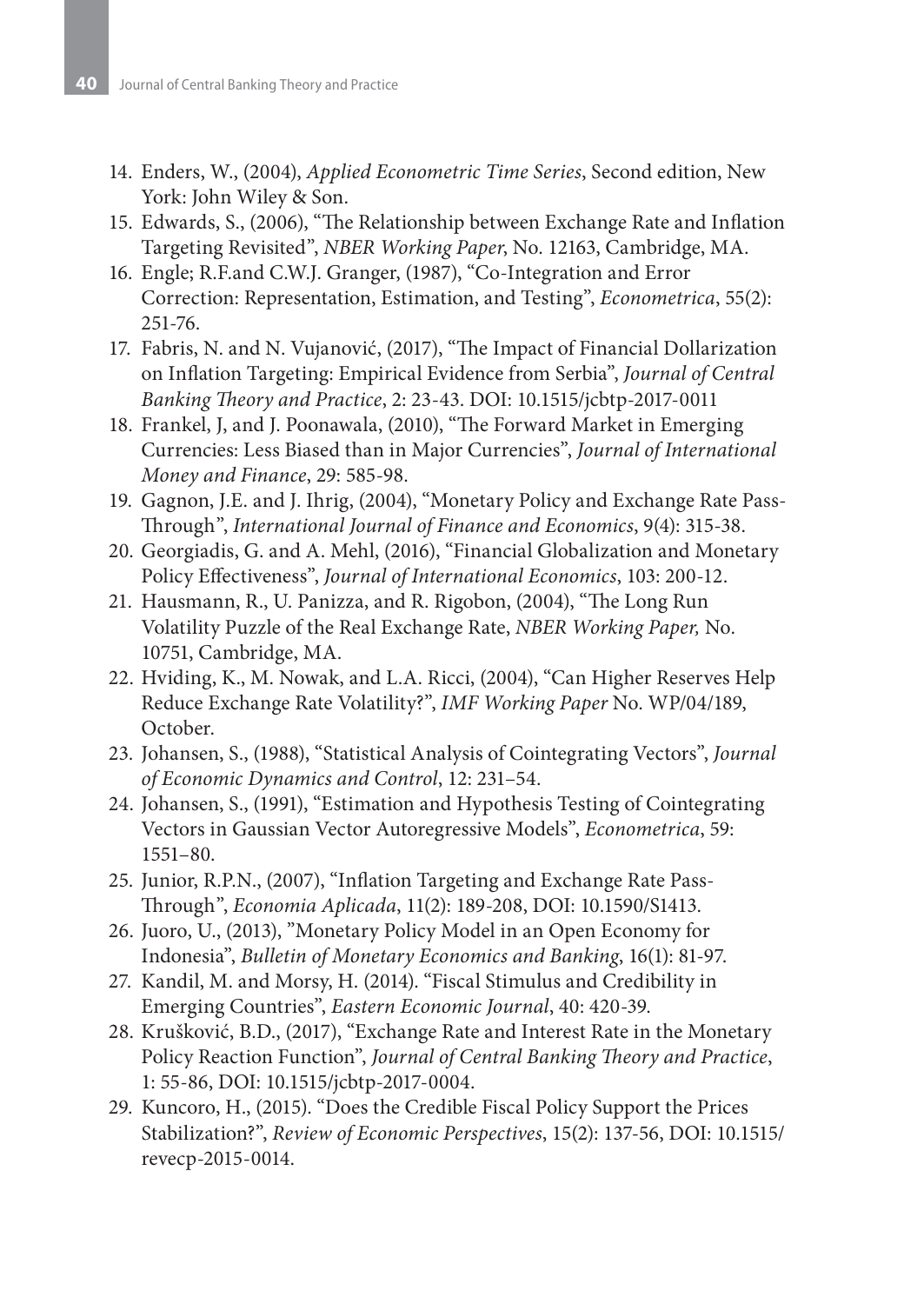- 30. Kuncoro, H. and K.D.A. Sebayang, (2013), "The Dynamic Interaction between Monetary and Fiscal Policies in Indonesia", *Romanian Journal of Fiscal Policy*, 4(6): 47-66.
- 31. Kurihara, Y., (2013), "Does Adoption of Inflation Targeting Reduce Exchange Rate Volatility and Enhance Economic Growth?", *Journal of World Economic Research*, 2(6): 104-09.
- 32. Madura, J., and R. Fox, (2014), *International Financial Management*, 3rd edition, London: Cengage Learning EMEA.
- 33. Mishkin, F.S., (2004), "Can Inflation Targeting Work in Emerging Market Countries?", *NBER Working Papers*, No. 10646, Cambridge, MA.
- 34. Mishkin F.S. and K. Schmidt-Hebbel, (2002), "A Decade of Inflation Targeting in the World: What Do We Know and What Do We Need to Know?", in N. Loayza and R. Soto, (Edt), *Inflation Targeting: Design, Performance, Challenges*, Central Bank of Chile, Chapter 4: 171-220.
- 35. Narayan, S. and Sahminan, (2018), "Has Fintech Influenced Indonesia's Exchange Rate and Inflation?", *Bulletin of Monetary Economics and Banking*, 21(2), October: 177-89.
- 36. Narayan, S.W., T. Falianty, and L. Tobing, (2019), "The Influence of Oil Prices on Indonesia's Exchange Rate", *Bulletin of Monetary Economics and Banking*, 21(3), January: 303-22.
- 37. Narayan, P.K, S. Narayan, R.E. Rahman, and I. Setiawan, (2019), "Bitcoin Price Growth and Indonesia's Monetary System", *Emerging Markets Review*, 38: 364-76.
- 38. Obstfeld, M., J.C. Shambaugh and A.M. Taylor, (2005), "The Tri-lemma in History: Tradeoffs among Exchange Rates, Monetary Policies, and Capital Mobility", *Review of Economics and Statistics*, 87: 423-38.
- 39. Osawa, N., (2006), "Monetary Policy Responses to the Exchange Rate: Empirical Evidence from Three East Asian Inflation Targeting Countries", *Bank of Japan Working Paper* Series No. 06-E-14.
- 40. Pesaran, M. and Y. Shin, (1999), "An Auto-regressive Distributed Lag Modeling Approach to Cointegration Analysis", in S. Strom, (Edt.), *Econometrics and Economic Theory in the 20th Century*, Cambridge: Cambridge University Press.
- 41. Petreski, M., (2012), "Output Volatilities and Exchange Rate Considerations under Inflation Targeting: A Review", *International Journal of Economics and Financial Issues*, 2(4): 528-37.
- 42. Pétursson, T.G., (2009), "Does Inflation Targeting Lead to Excessive Exchange Rate Volatility?", *Central Bank of Iceland Working Paper*, No. 43, October.